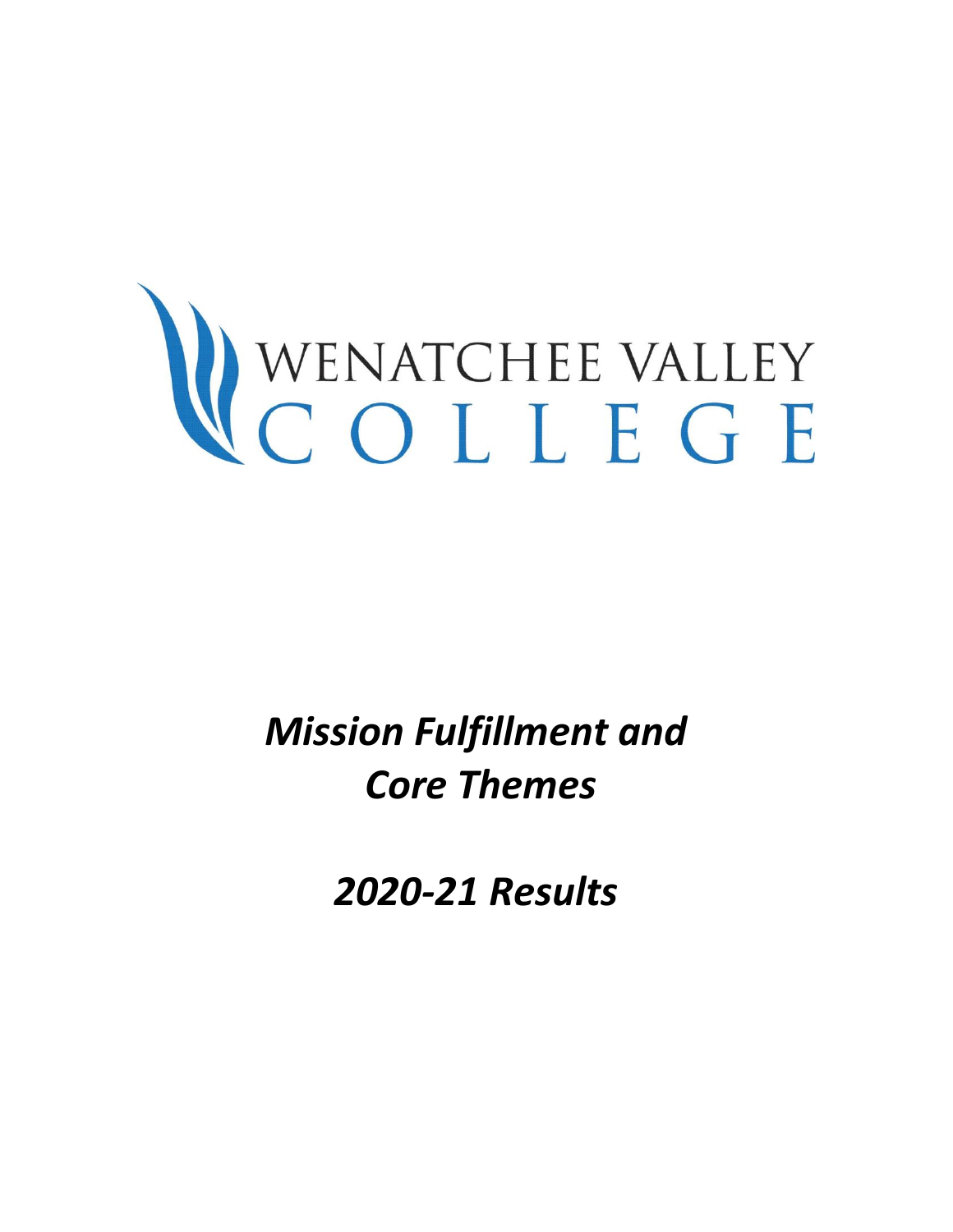#### **Mission Fulfillment and Core Themes 2019-20**

These scorecards present data for indicators of mission fulfillment and core theme attainment compiled for the 2018-19 academic year.

#### **Mission**

Wenatchee Valley College enriches North Central Washington by serving educational and cultural needs of communities and residents throughout the service area. The college is committed to diversity, equity and inclusion for all students and employees and provides highquality transfer, liberal arts, professional/technical, basic skills and continuing education for students of diverse ethnic and economic backgrounds.

#### **Core Themes**

#### **Educational Achievement**

Students will achieve their goals for education and employment through preparation for successful transfer to the baccalaureate level, development of the professional/technical expertise for successful entry into the workforce, or proficiency in college readiness skills needed to pursue goals for further education and employment.

#### **Support for Learning**

WVC's non-instructional programs and services will support students' attainment of their educational goals and promote access to all of the college's educational opportunities.

#### **Responsiveness to Local Needs**

WVC's degrees, programs, courses and services will be responsive to local demand and community needs. WVC will actively seek community input through its foundations, advisory committees, and collaboration with external organizations.

#### **Diversity and Cultural Enrichment**

Students and staff will be supported by practices and policies that create an inclusive environment for learning and work. The college community and residents of District 15 will have opportunities to experience diverse and multiculturally rich perspectives through curriculum, educational programs, and special events.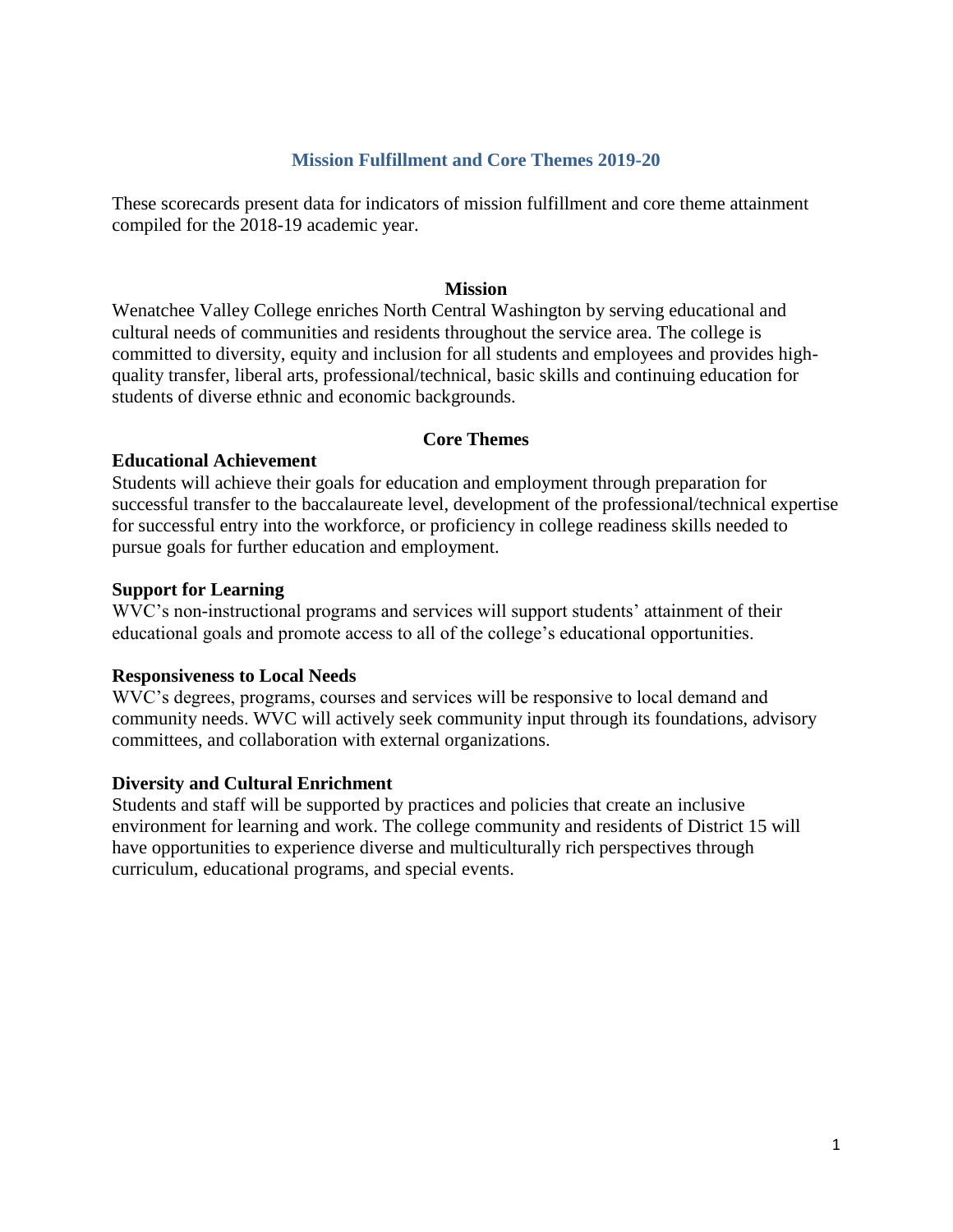## **Mission Fulfillment 2020-21**

| <b>Core Theme</b>               | <b>Indicators</b> | Score | <b>Possible</b> |
|---------------------------------|-------------------|-------|-----------------|
| <b>Educational Achievement</b>  | 14                |       | 28              |
| <b>Support For Learning</b>     |                   |       |                 |
| Responsiveness To Local Needs   |                   |       |                 |
| Diversity & Cultural Enrichment |                   |       | 12              |
| <b>Total</b>                    | 32                | 58    |                 |

#### **Overall Mission Fulfillment Score: 90% Grade: A-**

| <b>Educational Achievement Score: 96% Grade: A</b> |  |  |
|----------------------------------------------------|--|--|
|                                                    |  |  |

| <b>Sub-Objective</b>      | <b>Indicators</b> |    | Score   Possible |
|---------------------------|-------------------|----|------------------|
| <b>Student Progress</b>   |                   |    |                  |
| <b>Student Transition</b> |                   | 10 | 10               |
| <b>Total</b>              | 14                | די | 28               |

#### **Support for Learning Score: 100% Grade: A**

| <b>Sub-Objective</b>    | <b>Indicators</b> | <b>Score</b> | <b>Possible</b> |
|-------------------------|-------------------|--------------|-----------------|
| <b>Student Services</b> |                   |              |                 |
| Library                 |                   |              |                 |
| Infrastructure          |                   |              |                 |
| <b>Total</b>            |                   | 14           | 14              |

#### **Responsiveness to Local Needs Score: 80% Grade: B-**

| Indicators   Score   Possible |  |
|-------------------------------|--|
|                               |  |

**Diversity & Cultural Enrichment Score: 75% Grade: C**

| Indicators   Score   Possible |  |
|-------------------------------|--|
|                               |  |

#### **Historic Mission Fulfillment Grade**

|                                    | 2016-17 | 2017-18 | 2018-19 | 2019-20 | 2020-21 |
|------------------------------------|---------|---------|---------|---------|---------|
| <b>Mission Fulfillment Percent</b> | 92%     | 91%     | 91%     | 85%     | 90%     |
| <b>Institutional Grade</b>         | $A-$    |         |         |         | A-      |

#### **Discussion:**

This is the last time this version of the Mission Fulfillment and Core Theme Indicator Report will be provided to the Board of Trustees and Wenatchee Valley College stakeholders. In July 2021, after two years of core theme committee consideration and Cabinet review, WVC's Board of Trustees approved a new set of indicators and measures for examining the college's mission and core themes. Since the Board's approval of new indicators, the Core Theme Committees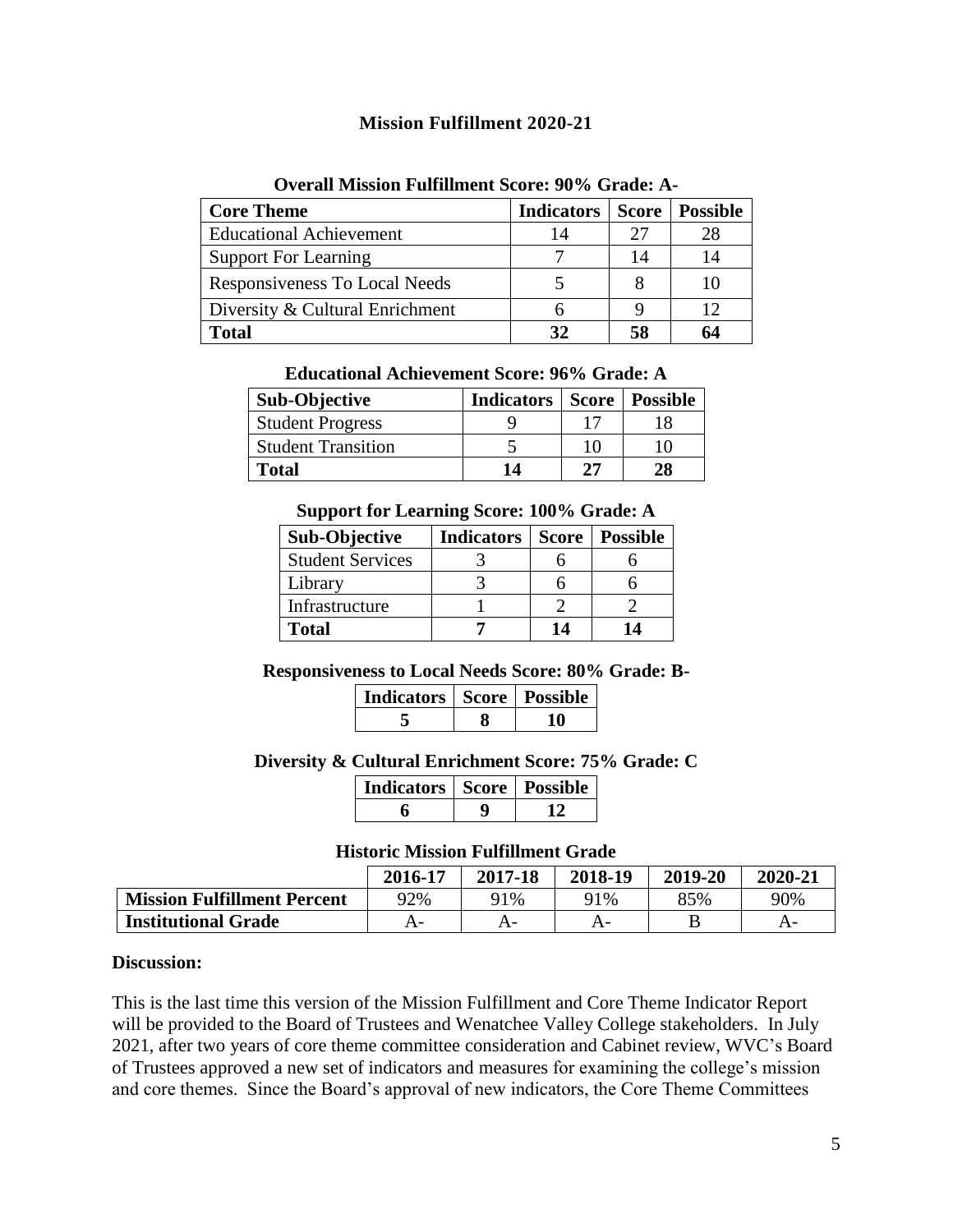have been working to develop data for the new measures and a format for providing concrete thresholds that lets the college examine the bottom level of achievement for mission fulfillment and a top level that allows the college to set goals and seek continuous improvement. A new report will be presented later this academic year with the new indicators and measures for the Board and WVC community to review and consider in evaluating mission and core theme fulfillment.

Further, a wider set of supporting data will be made available for consideration, especially around the Educational Achievement core theme. These data will look to provide information that has been disaggregated and provide more depth, so the college can focus more on equity gaps and means of providing a stronger basis for improving student achievement.

Under each core theme in this report, a table of the new indicators and their measures will be provided.

The 2020-21 academic year will be most remembered for the impact the COVID-19 virus had on the college and community. As students, faculty and staff were impacted by changes the college made to provide remote learning and services during the pandemic, those changes impacted the college's ability to fulfill its mission and core themes. Enrollment, student retention and data for a variety of measures were all impacted. At the same time, there has been an opportunity for the college to effect positive change. This is reflected in these indicators of success too.

Overall, using these indicators, WVC remained stable in its ability to fulfill its mission and core themes. The ability of the college to overcome the impact of COVID-19 in the spring quarter of 2020 is reflected in the indicator scores. In most cases, indicator scores improved over 2019-20 or stayed the same. The college earned an overall 90% score on the score card, which was a 5% improvement of the prior year. Most of those improvements came in stronger scores for Responsiveness to Local Needs and Diversity & Cultural Enrichment core theme evaluations.

The stable indicator scores and the fact that WVC managed to pivot under the pandemic attests to the college's strength in faculty and staff, and the adaptability of WVC's students. Not all have thrived in the last 2020-21 academic year, but the college has done a remarkable job of helping as many as possible to achieve their educational goals.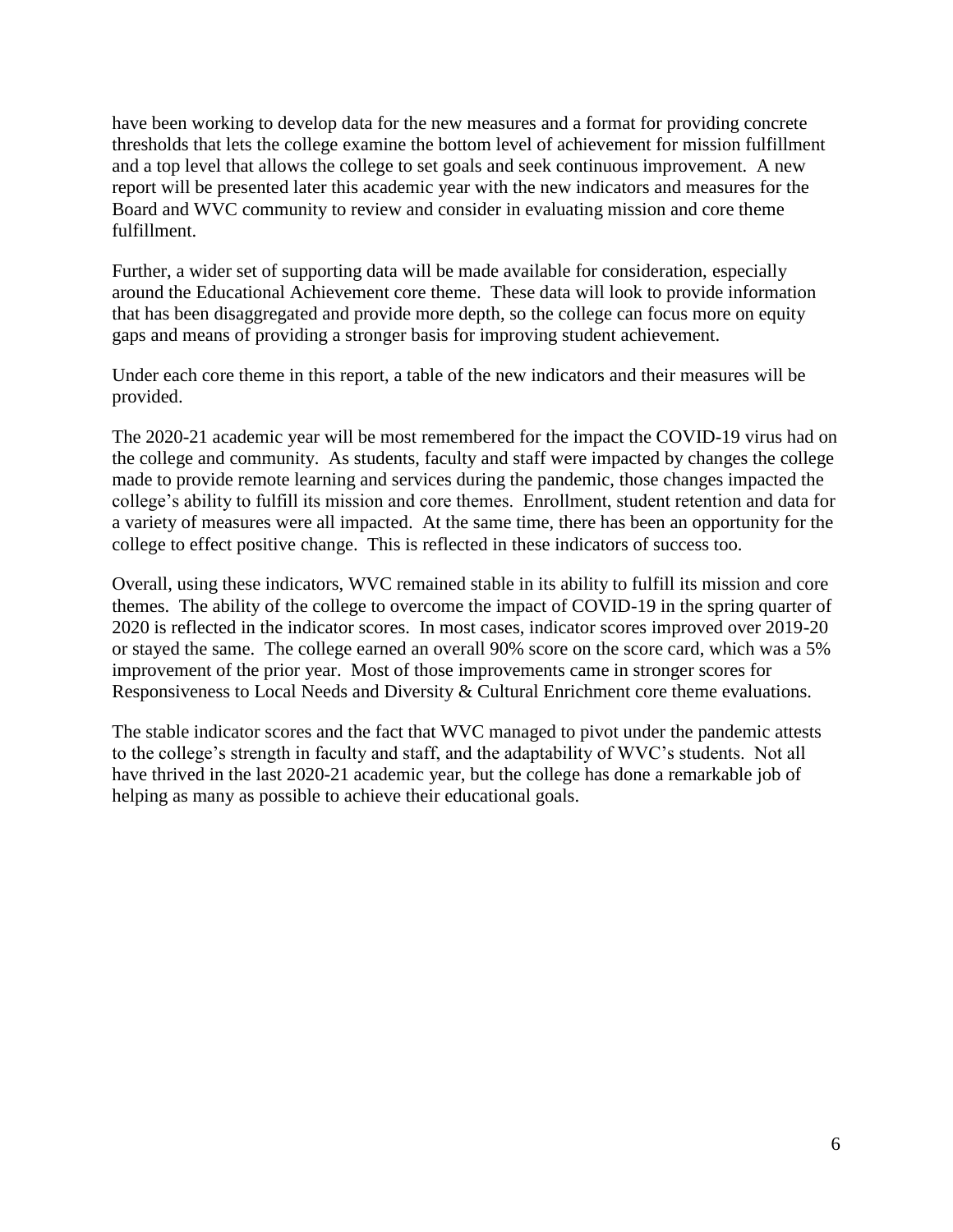## **Educational Achievement Scorecard**

Objective: Students will achieve their goals for education and employment through preparation for successful transfer to the baccalaureate level, development of the professional/technical expertise for successful entry into the workforce, or proficiency in college readiness skills needed to pursue goals for further education and employment.

| Quantitative<br><b>Benchmark for Expected</b>                    |                                                                                | <b>Current Data</b>                | <b>Result</b> |
|------------------------------------------------------------------|--------------------------------------------------------------------------------|------------------------------------|---------------|
| <b>Measures</b>                                                  | <b>Performance</b>                                                             |                                    |               |
|                                                                  | Transfer students: Fall to fall<br>retention rate between 53% and<br>61%       | Fall 2020 to Fall 2021<br>56.8%    |               |
|                                                                  | Workforce students: Fall to fall<br>retention rate between 40% and<br>56%      | Fall 2020 to Fall 2021<br>51.0%    |               |
| Retention                                                        | Developmental students: Fall to fall<br>retention rate between 42% and<br>55%  | Fall 2019 to Fall 2020<br>40.2%    |               |
|                                                                  | Basic skills students: Fall to spring<br>retention rate between 19% and<br>28% | Fall 2020 to Spring 2021<br>33.3%  |               |
|                                                                  | Transfer students: Point earned rate<br>between 64% and 73%                    | Fall 2020 entering cohort 76%      |               |
| Student achievement<br>point: $1st 15$ credits in                | Workforce students: Point earned<br>rate between 57% and 77%                   | Fall 2020 entering cohort 68%      |               |
| first year                                                       | Developmental students: Point<br>earned rate between 56% and 67%               | Fall 2020 entering cohort 54%      |               |
| Completion within<br><b>IPEDS</b> standard of                    | Transfer students: Completion rate<br>between 22% and 26%                      | Fall 2018 entering cohort<br>36.8% |               |
| 150% time (3 years)<br>for degree, 1.5 years<br>for certificate) | Workforce students: Completion<br>rate between 20% and 54%                     | Fall 2018 entering cohort<br>24.6% |               |

|  | <b>Student Progress Indicators</b> |
|--|------------------------------------|
|  |                                    |

## **Student Transition Indicators**

| Quantitative        | <b>Benchmark for Expected</b>       | <b>Current Data</b>            | <b>Result</b> |
|---------------------|-------------------------------------|--------------------------------|---------------|
| <b>Measures</b>     | <b>Performance</b>                  |                                |               |
| Enrollment/completi | Transfer students: Percentage of    | Data source no longer          |               |
| on at 4-year        | students earning a degree within    | available. New data to be used |               |
| institution         | four years after completing AAS     | for new indicator.             |               |
|                     | between 42% and 46%                 |                                |               |
| Employment          | Workforce students: employment      | Students who left WVC in       |               |
|                     | rate between 79% and 86% for        | 2019-20: 82.1% employment      |               |
|                     | students leaving WVC with at least  |                                |               |
|                     | 45 credits and GPA of 2.0 or higher |                                |               |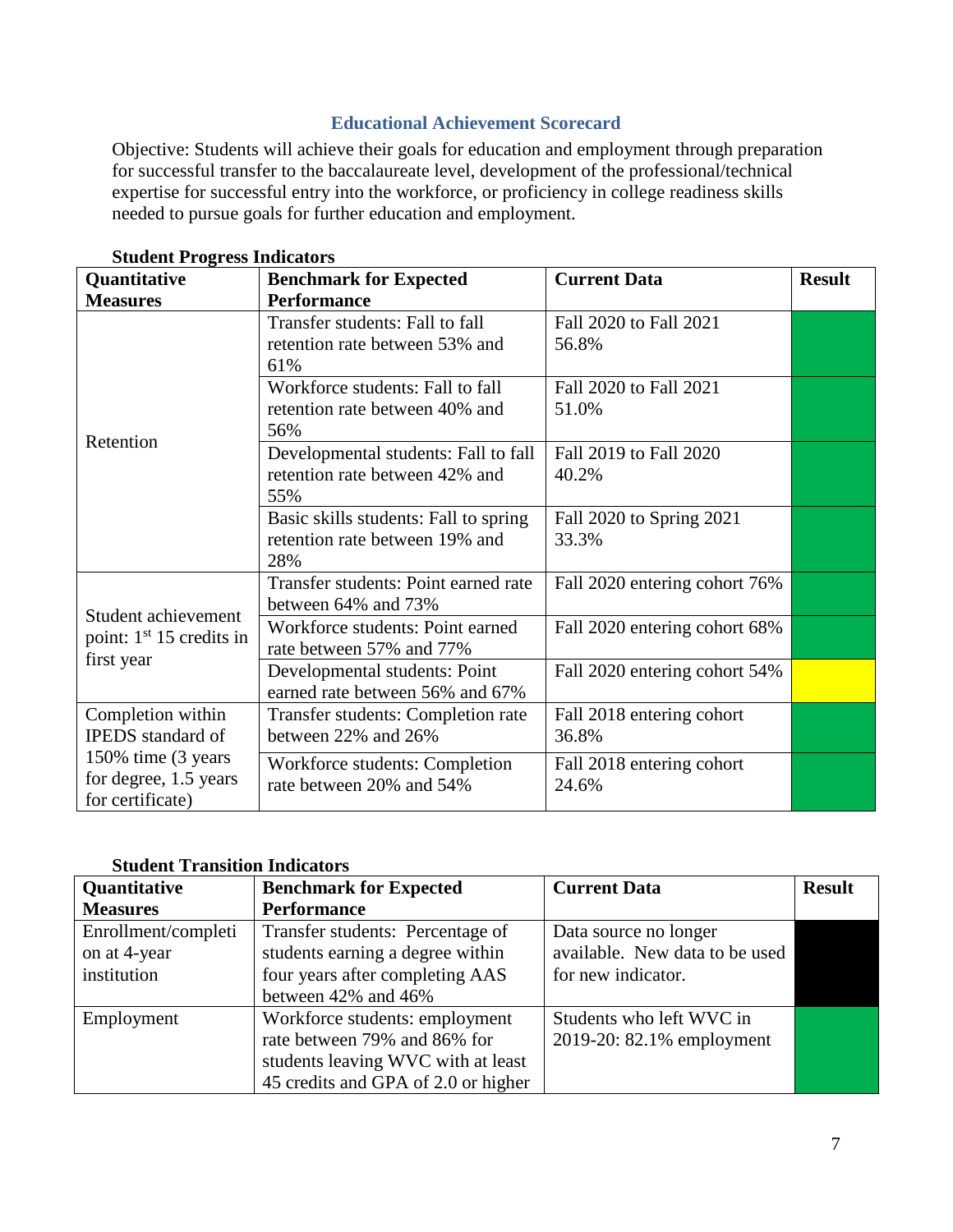| Transition to college         | Former ABE students: enrollment<br>rate in developmental or college-<br>level courses for students in BAEd<br>level 4 or GED prep will be at 20 to<br>24%. | $2020-21:21\%$ of students took<br>a college level course.                                                 |                           |
|-------------------------------|------------------------------------------------------------------------------------------------------------------------------------------------------------|------------------------------------------------------------------------------------------------------------|---------------------------|
|                               |                                                                                                                                                            | Spring 2021stud<br>3.62 (5-point scale) for student<br>experience questions.                               |                           |
| <b>Student Surveys</b>        | Core abilities: students' self-<br>assessment is "Agree" or better;<br>Average rating on Instruction items<br>is "satisfactory" or better                  | 2018-19 graduate surveys:<br>average 3.58 (5-point scale) on<br>core abilities. Adjusted to new<br>survey. |                           |
|                               |                                                                                                                                                            | 2017-18 graduate surveys<br>average 3.68 (5-point scale) on<br>satisfaction with instruction               |                           |
| <b>External Certification</b> | 100% of programs with external<br>exams meeting pass rate targets                                                                                          | Pass rates:<br>Nursing $-RN$ :<br>Nursing $-LPN$ :<br>Radiologic Tech                                      | No data<br>yet<br>No data |
|                               |                                                                                                                                                            | Medical Lab Tech                                                                                           | yet                       |

# F**ive-Year Educational Achievement Summary**

| <b>Key</b><br><b>Indicator</b>   | <b>Measure</b>                                                                | <b>Benchmarks</b>                                                       | 2016-17 | 2017-18 | 2018-19 | 2019-20 | 2020-21 |
|----------------------------------|-------------------------------------------------------------------------------|-------------------------------------------------------------------------|---------|---------|---------|---------|---------|
| Student<br>Retention<br>Progress |                                                                               | Transfer<br>student fall to<br>fall retention<br>between 53%<br>and 61% | 64%     | 61%     | 64%     | 65%     | 56.8%   |
|                                  | Workforce<br>student fall to<br>fall retention<br>rate between<br>40% and 50% | 59%                                                                     | 45%     | 53%     | 54%     | 51.0%   |         |
|                                  |                                                                               | Development<br>al student<br>retention rate<br>between 42%<br>and 55%   | 52%     | 48%     | 50%     | 46%     | 40.2%   |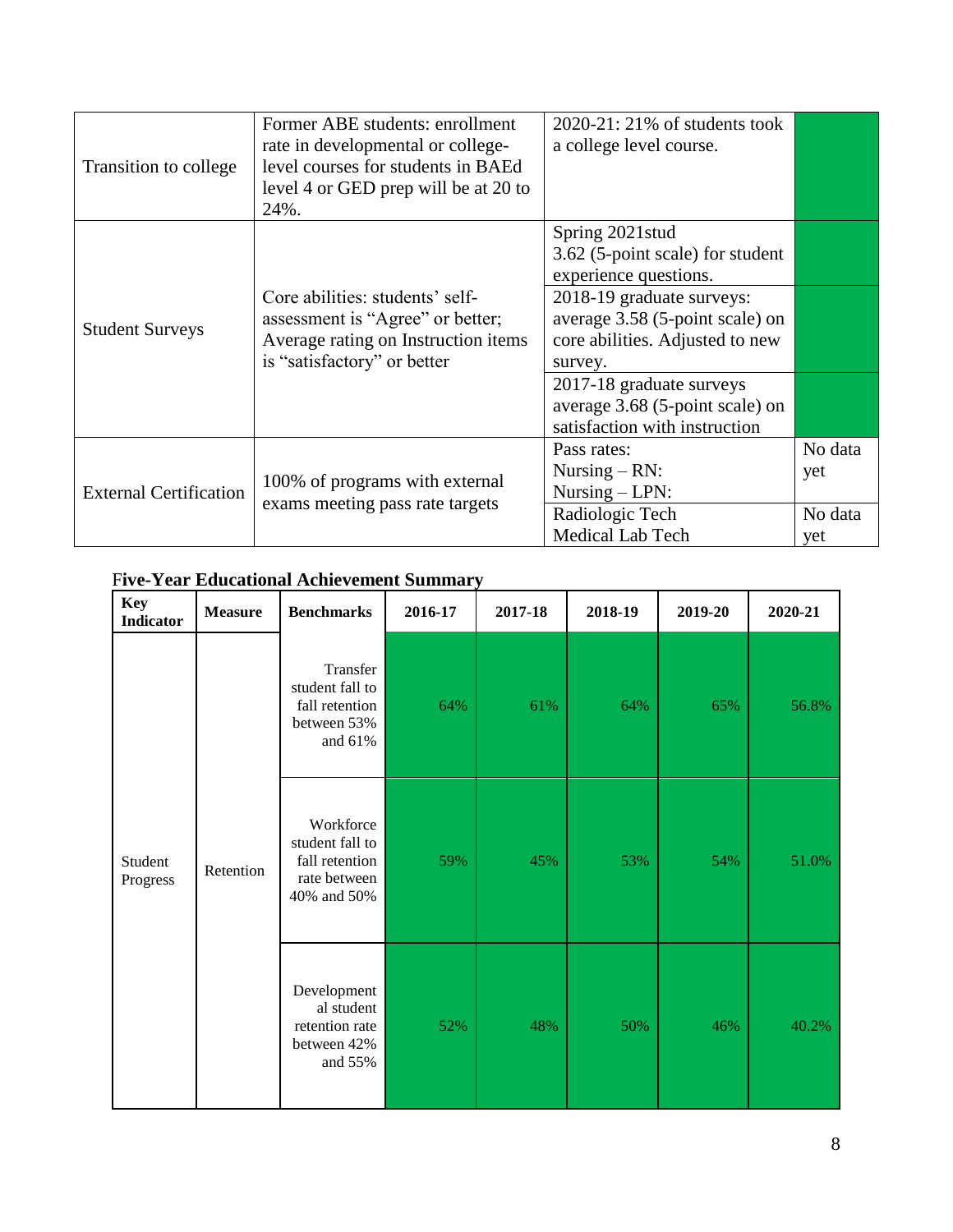|  |                                                                                                             | <b>Basic skills</b><br>student fall to<br>spring<br>retention rate<br>between 19%<br>and 28% | 32% | 19% | 33% | 18% | 33.3  |
|--|-------------------------------------------------------------------------------------------------------------|----------------------------------------------------------------------------------------------|-----|-----|-----|-----|-------|
|  |                                                                                                             | Transfer<br>students:<br>Between 64%<br>and 73% of<br>students                               | 76% | 77% | 82% | 78% | 76%   |
|  | Complete<br>15 credits<br>in first<br>year<br>Completio<br>n time in<br>150% of<br>degree or<br>certificate | Workforce<br>students:<br>Between 57<br>and77% of<br>students                                | 63% | 65% | 64% | 58% | 68%   |
|  |                                                                                                             | Development<br>al students:<br>56 and 67%<br>of students                                     | 61% | 56% | 53% | 52% | 54%   |
|  |                                                                                                             | Transfer<br>student<br>completion<br>rate between<br>22 and 26%                              | 30% | 28% | 35% | 36% | 36.8% |
|  |                                                                                                             | Workforce<br>student<br>completion<br>rate between<br>20 and 34%                             | 23% | 29% | 21% | 24% | 24.6% |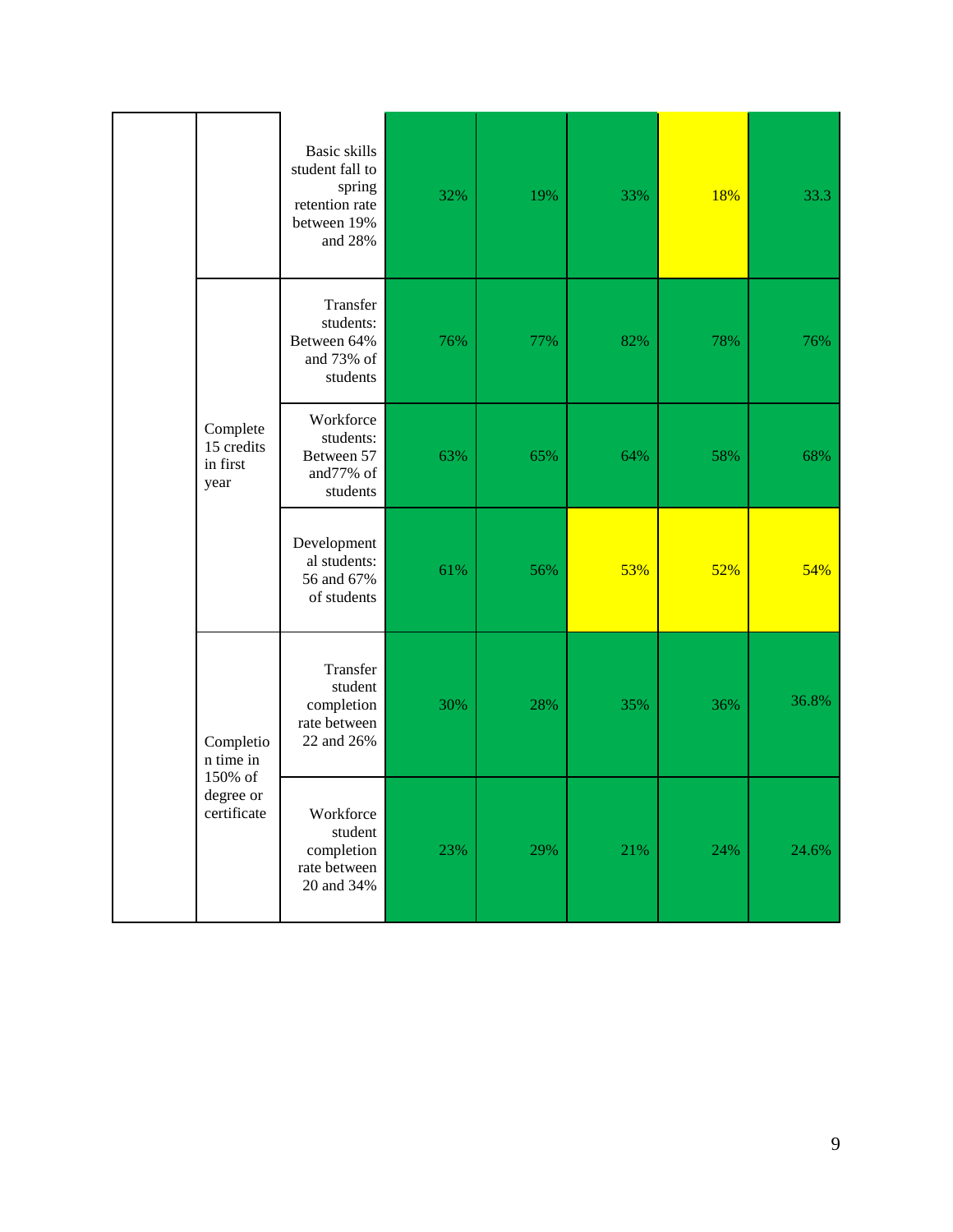|                       | Enrollmen<br>t/completi<br>on at four-<br>year<br>institution | Percentage of<br>students<br>earning<br>bachelor's<br>degree in four<br>years after<br>leaving WVC<br>with an<br>associates<br>between 42<br>and 46%. | 41%         | 42%         | 44%         | 42%                           |       |
|-----------------------|---------------------------------------------------------------|-------------------------------------------------------------------------------------------------------------------------------------------------------|-------------|-------------|-------------|-------------------------------|-------|
| Student<br>Transition | Employm<br>ent                                                | Workforce<br>student<br>employment<br>between 79<br>and 86% for<br>students<br>leaving with<br>45 credits and<br>2.0 or higher<br><b>GPA</b>          | 83%         | 82%         | 86%         | 84%                           | 82.1% |
|                       | Transfer<br>to college<br>by adult<br>basic<br>skills         | ABE students<br>transitioning<br>to<br>developmenta<br>1 or college<br>level work 20<br>to 24%                                                        | 21%         | 20%         | 20%         | 18%                           | 21%   |
| Student surveys       |                                                               | Student<br>experience<br>rated above 4<br>on 5 point<br>scale                                                                                         | 4.42 rating | 3.52 rating | 3.76 rating | 3.76 rating<br>No new<br>data | 3.62  |
|                       |                                                               | Graduate<br>experience<br>rate at 4 on 5<br>point scale.<br>Adjusted to<br>new survey.                                                                | 3.65        | 3.61        | 3.52        | 3.52                          | 3.58  |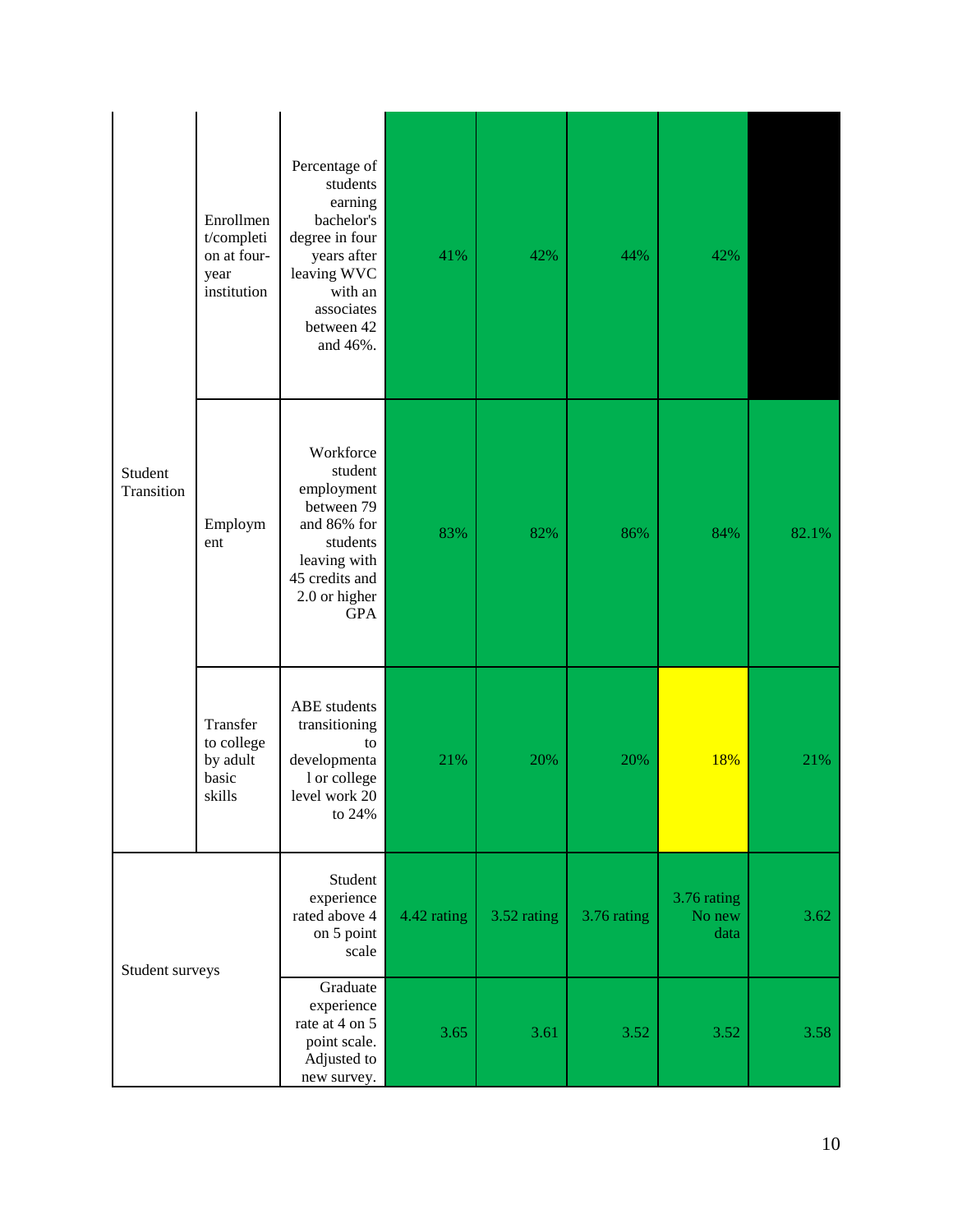|                                   | Graduate<br>satisfaction<br>rated 3.3 on 4<br>point scale | 3.49 x                                                | 3.37                                                 | 3.42                                                 | 3.42                                               | 3.68        |
|-----------------------------------|-----------------------------------------------------------|-------------------------------------------------------|------------------------------------------------------|------------------------------------------------------|----------------------------------------------------|-------------|
|                                   | 90% or more<br>of nursing<br>students pass                | RN 90&,<br><b>LPN 100%</b>                            | RN 96%,<br><b>LPN 100%</b>                           | RN 98%,<br><b>LPN 100%</b>                           | RN 97%,<br><b>LPN 100%</b>                         | No data yet |
| Student external<br>certification | 90% of<br>Radiologic<br>Tech students<br>pass             | Radiologic<br>al 100%,<br>Medical<br>Lab Tech<br>100% | Radiologic<br>al 95%,<br>Medical<br>Lab Tech<br>100% | Radiologic<br>al 95%,<br>Medical<br>Lab Tech<br>100% | Radiologic<br>a90%,<br>Medical<br>Lab Tech<br>100% | No data yet |
| <b>Possible Points</b>            |                                                           | 34                                                    | 34                                                   | 34                                                   | 34                                                 | 28          |
| <b>Points Earned</b>              |                                                           | 34                                                    | 34                                                   | 33                                                   | 31                                                 | 27          |
| Percent                           |                                                           | 100%                                                  | 100%                                                 | 97%                                                  | 91%                                                | 96%         |
| Grade                             |                                                           | A                                                     | A                                                    | A                                                    | A-                                                 | A           |

There is one indictor in the 2020-21 Educational Achievement core theme that lost its data source. The State's MRTE database which tracked student information for all public institutions of higher education was discontinued. This database provided data to WVC on our student's ability to transfer to a four-year institution and receive a baccalaureate degree. In the future, WVC will be relying on data match information with the National Student Clearinghouse to provide these types of data related to student transfer. While this data source does not provide as much detail, it will allow the college to monitor transfer for the new indicators for educational achievement.

It should be noted that the pandemic impacted the college's ability to monitor students receiving outside certification. These data have yet to be fully reported. Therefore, the indicators for these data were not included in the measure of core theme fulfillment.

Where 2019-20 saw a 3% drop in the number of students transitioning to college level instruction, the 2020-21 academic year saw a return of the percentage to prior levels, allowing for a green (2 point) score. While this is welcome news, the reality is that much of the change can be related to changes created under the pandemic and a reduced number of students participating in ABE instruction. Generally, transitional education students in 2020-21 were the more motivated students and ones less challenged by changes to instruction. We have no way of knowing or measuring the number of these students who chose not to participate due to conditions related to the pandemic. Older, male and low-income students were negatively impacted (see link below to view new indicator disaggregated data).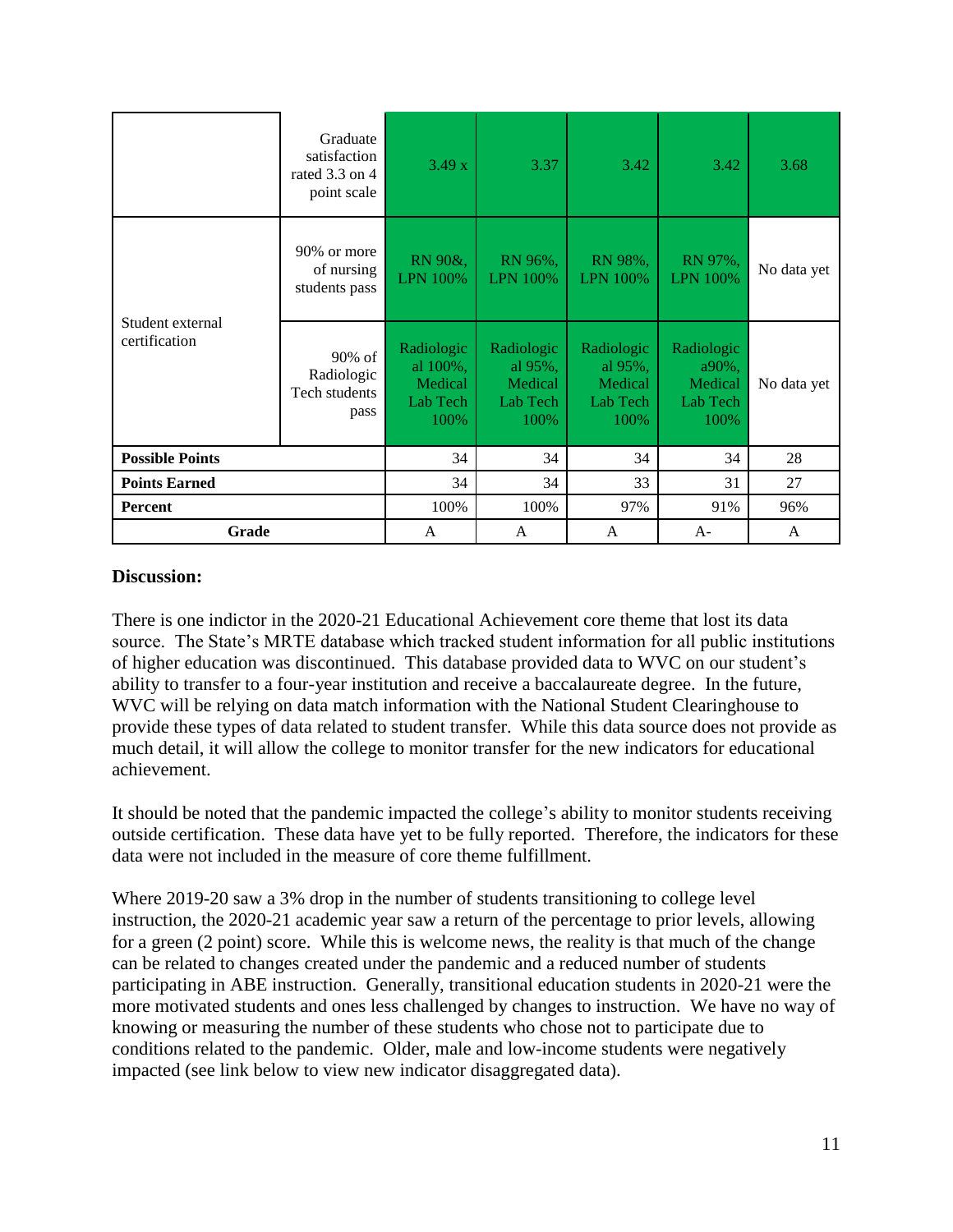Student retention numbers were generally lower in 2020-21 from prior years, but still in the range of being scored with a green rating. Also, not all students were equally impacted by the pandemic in relation to retention. Older, male and low-income students were negatively impacted. You can see disaggregated retention data and other data for the new Educational Achievement indicators [with this link.](https://www.wvc.edu/about/mission.html)

## **New Indicators**

| <b>Core Theme</b> | <b>Indicator</b>             | <b>Measure</b>               |
|-------------------|------------------------------|------------------------------|
| Education         | 1.1 Credit Attainment        | Percent of students who ear  |
| Achievement       | (Persistence)                | 45 credits in first year.    |
|                   | 1.2 Fall to Fall Retention   | Percent of fall quarter      |
|                   | (Retention)                  | students attending the       |
|                   |                              | subsequent fall quarter.     |
|                   | 1.3 Course Completion Rate   | Percentage of students       |
|                   | (Completion)                 | completing college level     |
|                   |                              | course work at a grade level |
|                   |                              | of a C or better.            |
|                   | 1.4 Graduation Rate          | Percent of students          |
|                   | (Achievement)                | completing a degree or       |
|                   |                              | certificate in 150% of       |
|                   |                              | intended time.               |
|                   | 1.5.1 Transfer Rate for      | Percent of academic oriented |
|                   | Academic Students (Post-     | students who transfer to a   |
|                   | Grad Success)                | four-year institution.       |
|                   | 1.5.2 Employment Rate of     | Employment rate of job       |
|                   | Workforce & Trade Students   | preparatory students after   |
|                   | (Post-Grad Success)          | having left WVC for one      |
|                   |                              | year.                        |
|                   | 2.1 WVC assesses student     | Percent of instruction       |
|                   | learning outcomes and uses   | program's area plans         |
|                   | those assessments to improve | demonstrating active         |
|                   | student learning.            | collection, analysis and use |
|                   |                              | of student learning outcomes |
|                   |                              | for the program.             |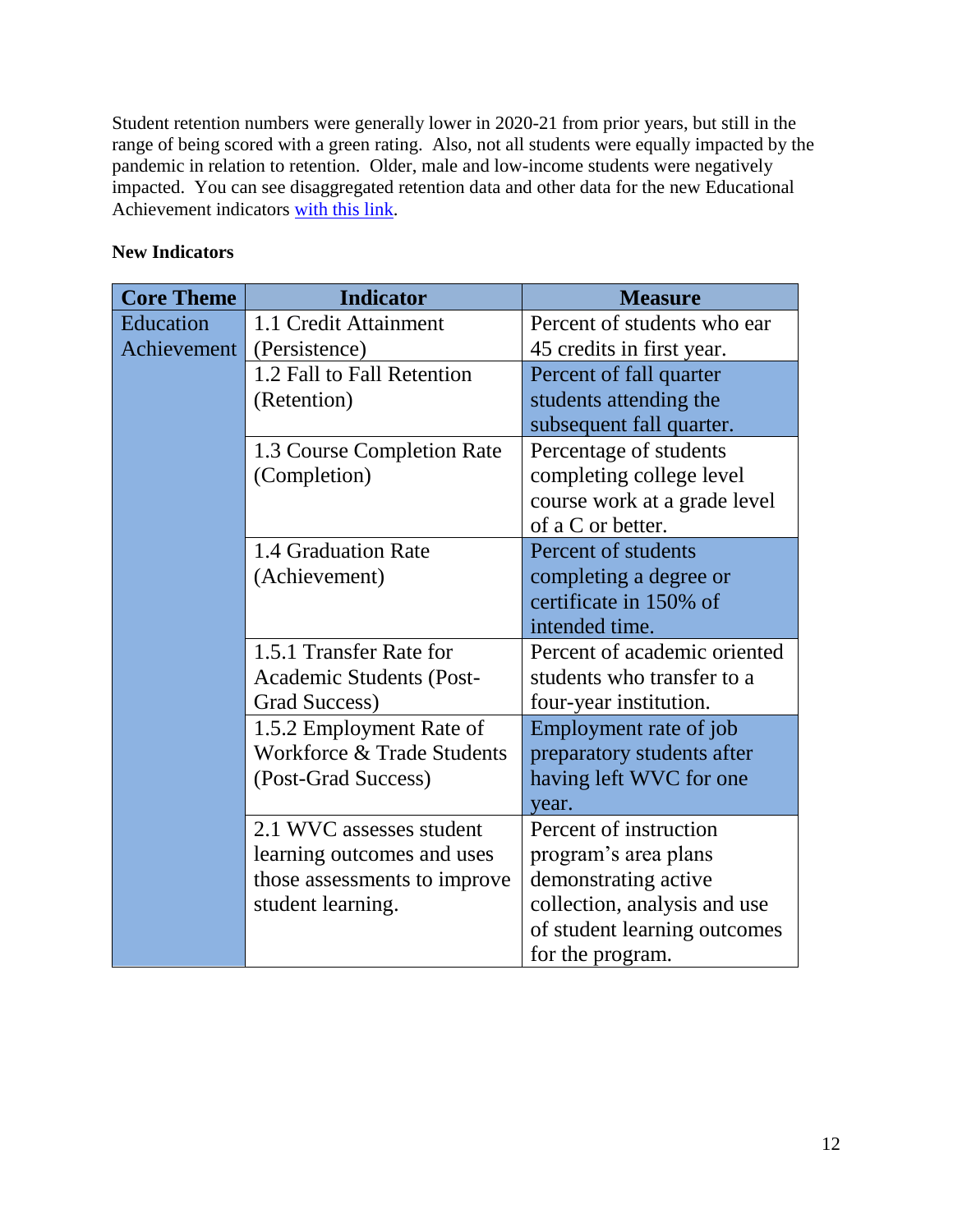# **Support for Learning Scorecard**

Objective: WVC's non-instructional programs and services will support students' attainment of their educational goals and promote access to all of the college's educational opportunities.

| Quantitative                                                                                   | <b>Benchmark for Expected</b>                                                                                                      | <b>Current Data</b>                                                                                                                                                                                             | <b>Result</b> |
|------------------------------------------------------------------------------------------------|------------------------------------------------------------------------------------------------------------------------------------|-----------------------------------------------------------------------------------------------------------------------------------------------------------------------------------------------------------------|---------------|
| <b>Measures</b>                                                                                | <b>Performance</b>                                                                                                                 |                                                                                                                                                                                                                 |               |
| Relationship of<br>student development<br>services to student<br>progress/learning<br>outcomes | Retention and completion<br>for CAMP, Opportunity<br>Grant, and Perkins<br>participants; retention for<br>advising center contacts | CAMP: 1st year retention 95%<br>TRIO student served:<br>76<br>Opportunity Grant: 91% of<br>students served retained or<br>completed<br>MESA: retention rate was<br>87%.                                         |               |
| <b>Student satisfaction</b><br>with services                                                   | "Satisfactory" or better on<br>graduation<br>survey/CCSSE/student<br>survey                                                        | Spring 2020 WVC Student<br>survey: average 3.67 (5 Point<br>Scale) for WVC student<br>support questions<br>2018-19 graduate survey:<br>average 3.74 rating (5-point<br>scale) on satisfaction with<br>services. |               |

# **Student Services Support**

# **Library Support**

| Quantitative<br><b>Measures</b>                       | <b>Benchmark for Expected</b><br><b>Performance</b>    | <b>Current Data</b>                                                                                                                                                                                                                                                                                 | <b>Result</b> |
|-------------------------------------------------------|--------------------------------------------------------|-----------------------------------------------------------------------------------------------------------------------------------------------------------------------------------------------------------------------------------------------------------------------------------------------------|---------------|
| Support for student<br>learning and core<br>abilities | "Satisfactory" or better on<br>biennial student survey | Spring 202 Student Survey:<br>average 4.54 on library/website<br>support (5 point scale)<br>2020 Student Survey: Average<br>rating 4.49 or better (5 point<br>scale) of library staff expertise,<br>professionalism, availability<br>2020 Student survey: Average<br>rating of 3.88 (5 point scale) |               |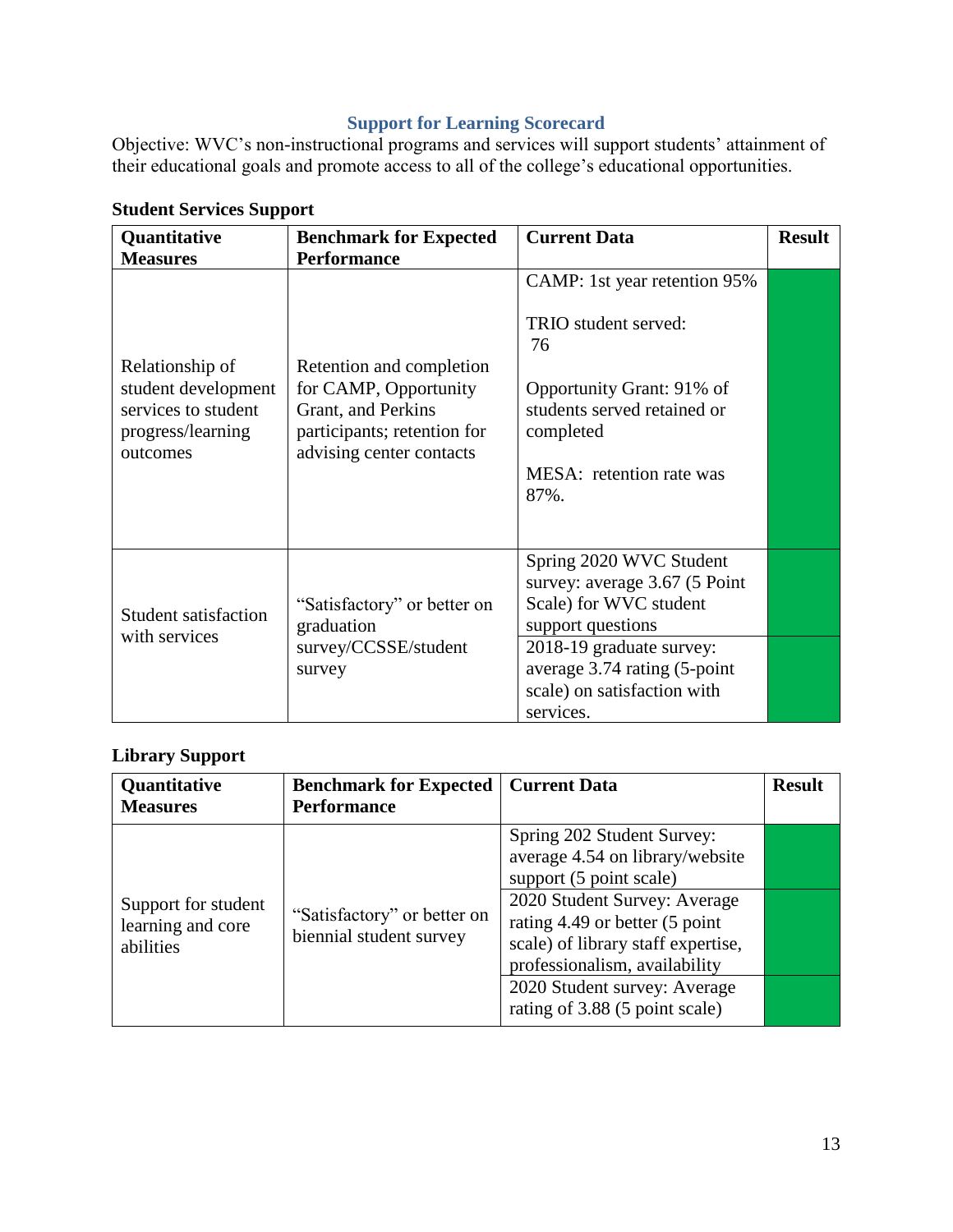# **Infrastructure Support**

| Quantitative<br><b>Measures</b> | <b>Benchmark for Expected   Current Data</b><br><b>Performance</b> |                                 | <b>Result</b> |
|---------------------------------|--------------------------------------------------------------------|---------------------------------|---------------|
| Sufficiency of                  | Staff and student surveys                                          | 2020 Student Survey asked       |               |
| facilities, technology          | - average response                                                 | several questions on facilities |               |
| to support student              | "satisfactory" or better                                           | and technology. Questions       |               |
| learning                        |                                                                    | scored 3.58 on 5-point scale.   |               |

| <b>Key</b><br><b>Indicator</b>           | <b>Measure</b>                                                                    | <b>Benchmarks</b>                                                                                                                         | 2016-17                                                                                                                                                  | 2017-18                                                                                                                                                    | 2018-19                                                                                           | 2019-20                                                                                           | 2020-21                                                                                              |
|------------------------------------------|-----------------------------------------------------------------------------------|-------------------------------------------------------------------------------------------------------------------------------------------|----------------------------------------------------------------------------------------------------------------------------------------------------------|------------------------------------------------------------------------------------------------------------------------------------------------------------|---------------------------------------------------------------------------------------------------|---------------------------------------------------------------------------------------------------|------------------------------------------------------------------------------------------------------|
| Student<br>Services<br>Support           | Retention<br><sub>or</sub><br>completion<br>of students<br>in service<br>Programs | Retention<br>and<br>completion<br>of CAMP,<br>TRIO,<br>Opportunity<br>Grant,<br>MESA and<br>Perkins<br>Grant 90%<br>of program<br>target. | <b>CAMP</b><br>92%,<br>Opportunit<br>y Grant<br>94%,<br>Perkins<br>122% of<br>state<br>target,<br>Completio<br>n Coach<br>64% first<br>year<br>retention | <b>CAMP</b><br>96%,<br>Opportunit<br>y Grant<br>874%,<br><b>MESA</b><br>97%<br>Perkins<br>139% of<br>state<br>target,<br>Completio<br>n Coach<br>55% first | <b>CAMP</b><br>97%,<br>Trio<br>Registratio<br>n: 140<br>students<br>Opportunit<br>y Grant<br>96%, | <b>CAMP</b><br>90%,<br>Trio<br>Registratio<br>n: 142<br>students<br>Opportunit<br>y Grant<br>90%, | <b>CAMP</b><br>95%<br><b>TRIO</b><br>Registratio<br>n 76<br>students<br>Opportunit<br>y Grant<br>91% |
|                                          |                                                                                   |                                                                                                                                           |                                                                                                                                                          | year<br>retention                                                                                                                                          | <b>MESA</b><br>95%                                                                                | <b>MESA</b><br>94%                                                                                | <b>MESA</b><br>87%                                                                                   |
| Student<br>satisfaction<br>with services | Student<br>satisfaction                                                           | Student<br>survey<br>greater that<br>$3.5$ in<br>average<br>satisfaction<br>on 5 point<br>scale                                           | 3.62 rating                                                                                                                                              | 4.28 rating                                                                                                                                                | 3.67 rating                                                                                       | 3.67 rating                                                                                       | 3.57 rating                                                                                          |
|                                          | with<br>services                                                                  | Graduate<br>survey<br>satisfaction<br>average<br>greater than<br>3 on 5 point<br>scale.                                                   | 3.49 rating                                                                                                                                              | 3.42 rating                                                                                                                                                | 3.51 rating                                                                                       | 3.51 rating                                                                                       | 3.74 rating                                                                                          |

# **Five-Year Support For Learning Summary**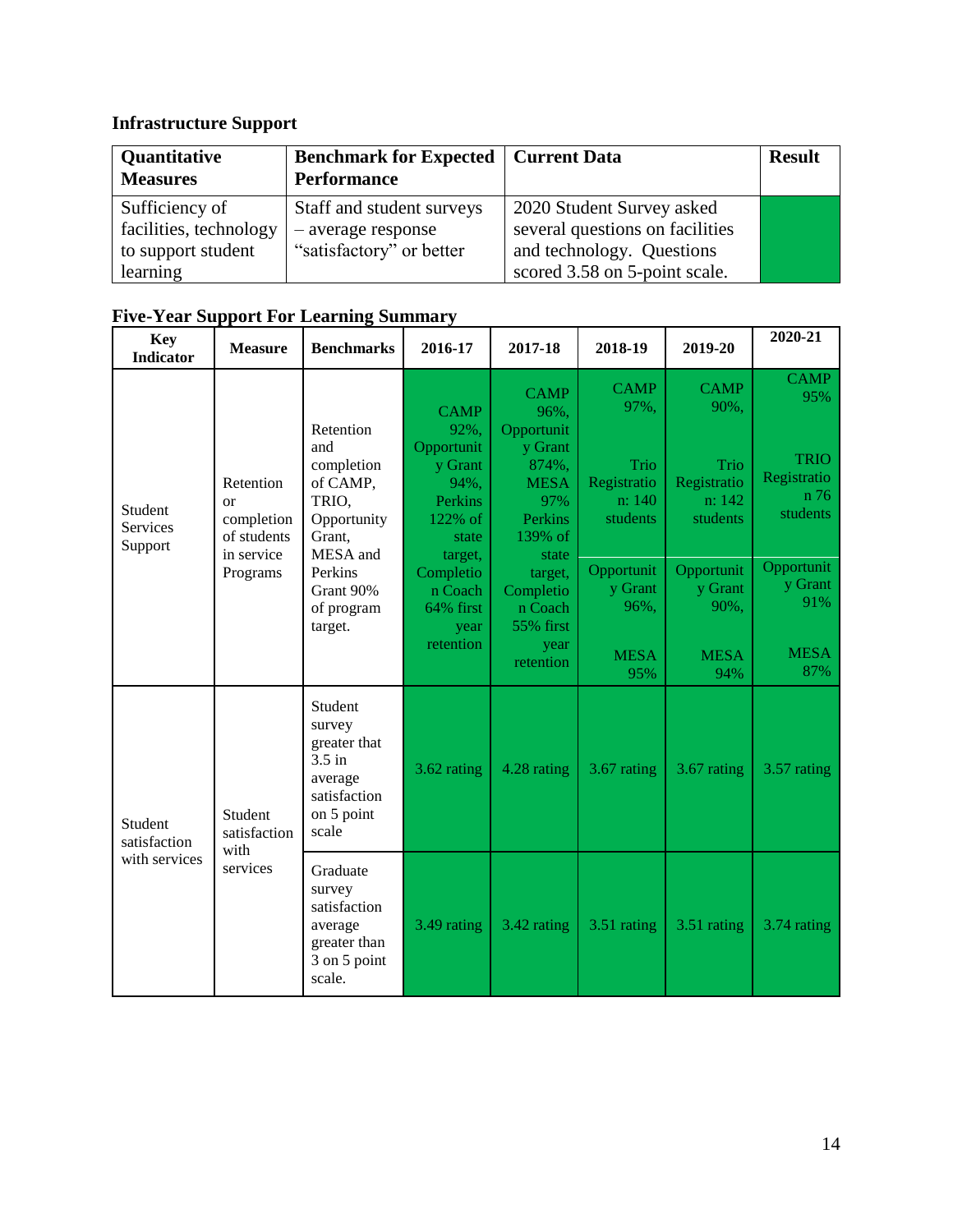|                           |                                                                                     | Student<br>survey<br>greater that<br>$3.5$ in<br>average<br>library<br>satisfaction<br>on 5 point<br>scale     | 3.99 rating | 3.71 rating | 4.47 rating | 4.47rating  | 4.49 rating                    |
|---------------------------|-------------------------------------------------------------------------------------|----------------------------------------------------------------------------------------------------------------|-------------|-------------|-------------|-------------|--------------------------------|
| Library<br>Support        | Student<br>satisfaction<br>with<br>library<br>services                              | Graduate<br>survey<br>satisfaction<br>library<br>personel<br>average<br>greater than<br>3 on 5 point<br>scale. | 4.5 rating  | 4.5 rating  | 4.5 rating  | 4.5 rating  | 4.5 Rating<br>(No new<br>data) |
|                           |                                                                                     | Library<br>survey other<br>service<br>rating above<br>3.5 on 5<br>point scale                                  | 3.62 rating | 3.27 rating | 3.73 rating | 3.73 rating | 3.88 rating                    |
| Infrastructure<br>support | Sufficiency<br>of<br>facilities,<br>technology<br>to support<br>student<br>learning | Student<br>survey<br>satisfaction<br>above 3.5 on<br>5 point scale                                             | 4.0 rating  | 4.4 rating  | 4.1 rating  | 4.1 rating  | 3.58 rating                    |
| <b>Possible Points</b>    |                                                                                     |                                                                                                                | 14          | 14          | 14          | 14          | 14                             |
| <b>Points Earned</b>      |                                                                                     | 14                                                                                                             | 14          | 14          | 14          | 14          |                                |
| Percent                   |                                                                                     |                                                                                                                | 100%        | 100%        | 100%        | 100%        | 100%                           |
| Grade                     |                                                                                     |                                                                                                                | A           | A           | A           | A           | $\mathbf{A}$                   |

There has not been much change in the measure of these indictors since they were first measured in 2013. The data for support services offered by WVC have changed little, excepting that data for a completion coach was dropped after the 2018-19 budget cuts. In 2013, WVC conducted a wide variety of surveys, like the CCSSE, a graduate survey, and a student survey on support and improvement. However, since 2013, no support for learning indicator has strayed out of the green zone.

This year's data does offer some interesting perspective on how students see the support they receive from WVC. For example, new student advising set a high mark for student satisfaction. However, satisfaction with faculty advising was a little lower. Overall satisfaction with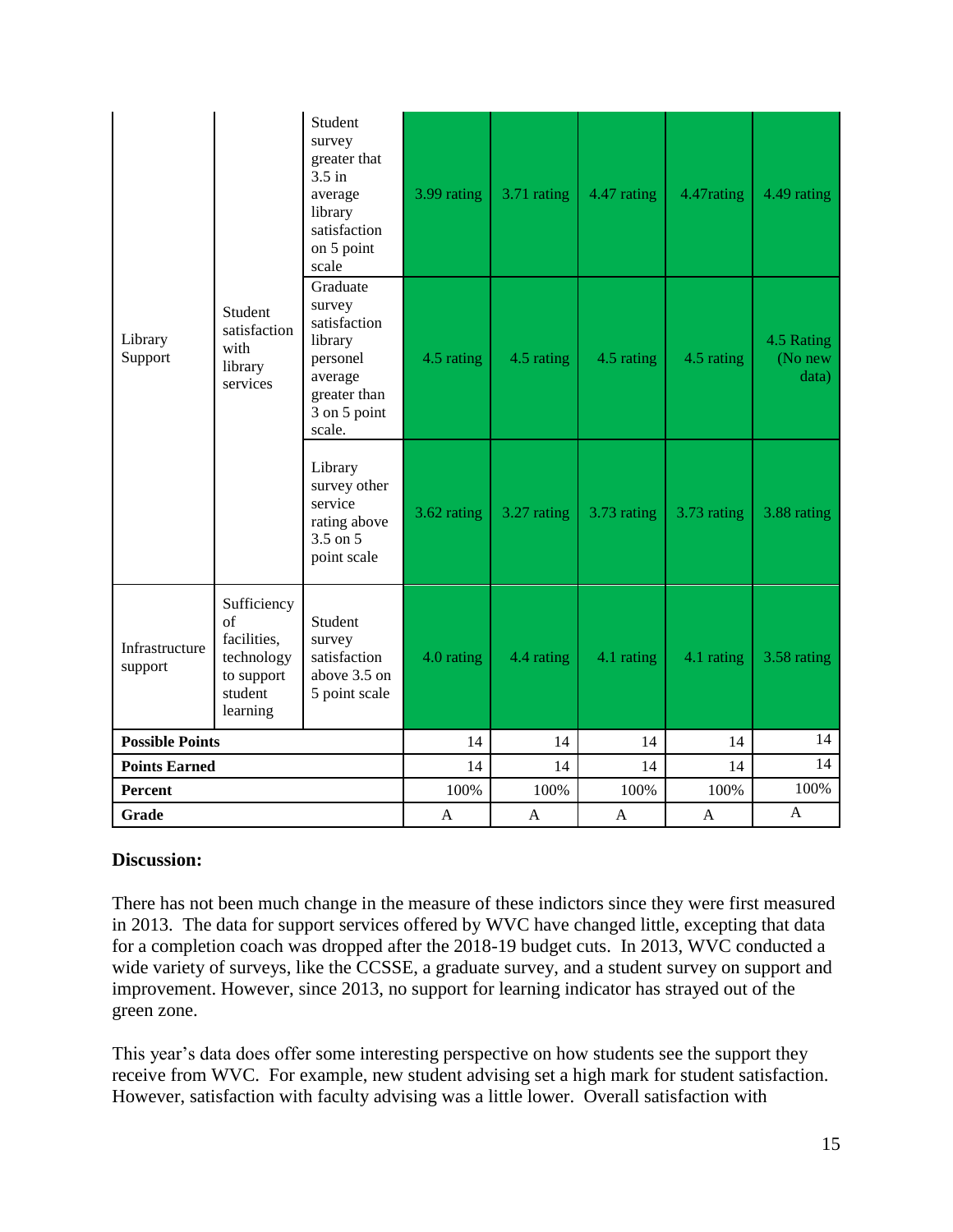technology WVC provides students was up, but classroom technology was down. It is not hard to see that these changes are probably related to issues tied to COVID-19 and the access students had to services, while struggling with the online course environment.

The 2020 Student Survey provided some other interesting information. About 87% of the students surveyed said they contacted a faculty advisor at least once a quarter. This is an improvement of just over 55% of students in 2018. It shows a possible impact of WVC's Guided Pathways approach to advising. In addition, 84% answered they found the information provided by faculty advisors was useful. In general, students seemed to believe they were improving their learning outcomes, rating their skills gain over 3.5 on average. However, improving their social interaction skills rated much lower at 3.19 gain on a 5-point scale. Again, it is easy to see the impact COVID-19 has had on our students.

About 68% of students thought WVC gave importance to providing students the support they needed to succeed in their classes. However, 48% of students thought WVC put importance in helping them engage socially. Again, a probable impact of COVID-19.

Just over 87% of students would recommend attending WVC. This is down slightly from 89% in 2018.

You can see the result of the [2020 Student Survey here.](https://www.surveymonkey.com/stories/SM-RXG5GTSJ/) In the upcoming new core theme indictor report, we will provide a way to see these data disaggregated by important demographics.

| Core         |                                  | <b>Measure</b>                     |
|--------------|----------------------------------|------------------------------------|
| <b>Theme</b> | <b>Indicator</b>                 |                                    |
| Support for  | 3.1 Non-instructional programs   | Percent of student support         |
| Learning     | will work for continual          | program's area plans               |
|              | improvement in their program     | demonstrating active               |
|              | level outcomes.                  | collection, analysis and use of    |
|              |                                  | student learning outcomes for      |
|              |                                  | the program.                       |
|              | 3.2 Improve student              | Enrollment in gateway courses.     |
|              | engagement with Advising         | Numbers of students                |
|              | services, that ensures equitable | participating.                     |
|              | access to these resources.       | Percent of students                |
|              |                                  | participating in advising in first |
|              |                                  | year.                              |
|              | 3.3 Student satisfaction with    | Student satisfaction with          |
|              | services.                        | student services.                  |

# **New Indicators**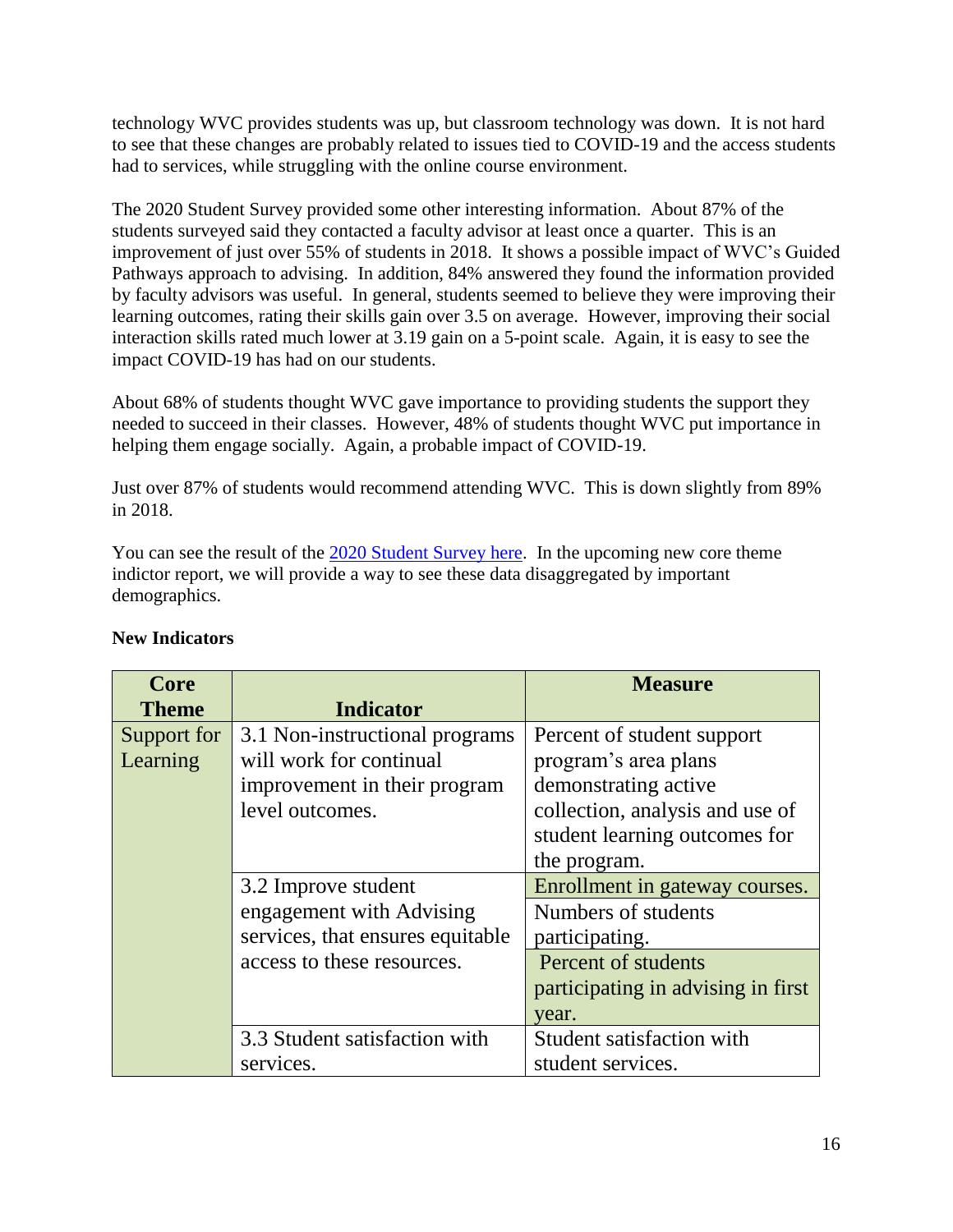|                                                                | <b>Student satisfaction with</b><br>library services. |
|----------------------------------------------------------------|-------------------------------------------------------|
|                                                                | Student satisfaction with<br>tutoring.                |
|                                                                | Student satisfaction with<br>advising and planning.   |
|                                                                | Student satisfaction with<br>orientation.             |
| 3.4 Increase student<br>opportunities to mentor, be            | Number of students peer<br>mentoring.                 |
| mentored by others, teach, and<br>be taught by other students. | Number of students being peer<br>mentored.            |
|                                                                | Number of students<br>participating in Skills Lab.    |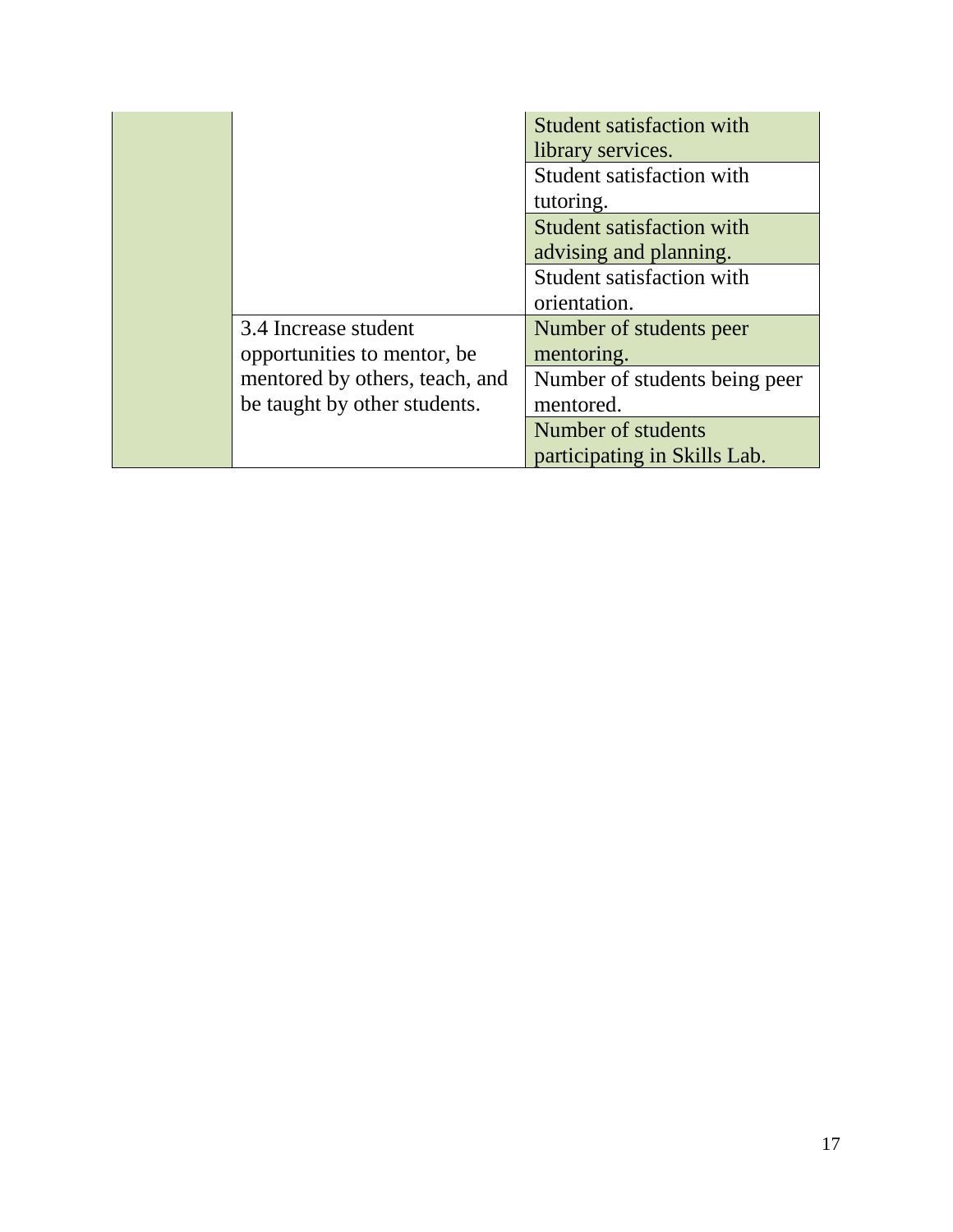## **Responsiveness to Local Needs Scorecard**

Objectives: WVC's degrees, programs, courses and services will be responsive to local demand and community needs. WVC will actively seek community input through its foundations, advisory committees, and collaboration with external organizations.

| <b>Result</b> |
|---------------|
|               |
|               |
|               |
|               |
|               |
|               |
|               |
|               |
|               |
|               |
|               |
| 326           |
|               |
|               |
|               |
|               |
|               |
|               |
|               |
|               |
|               |
|               |
|               |
|               |
|               |
|               |
|               |
|               |
|               |
|               |
|               |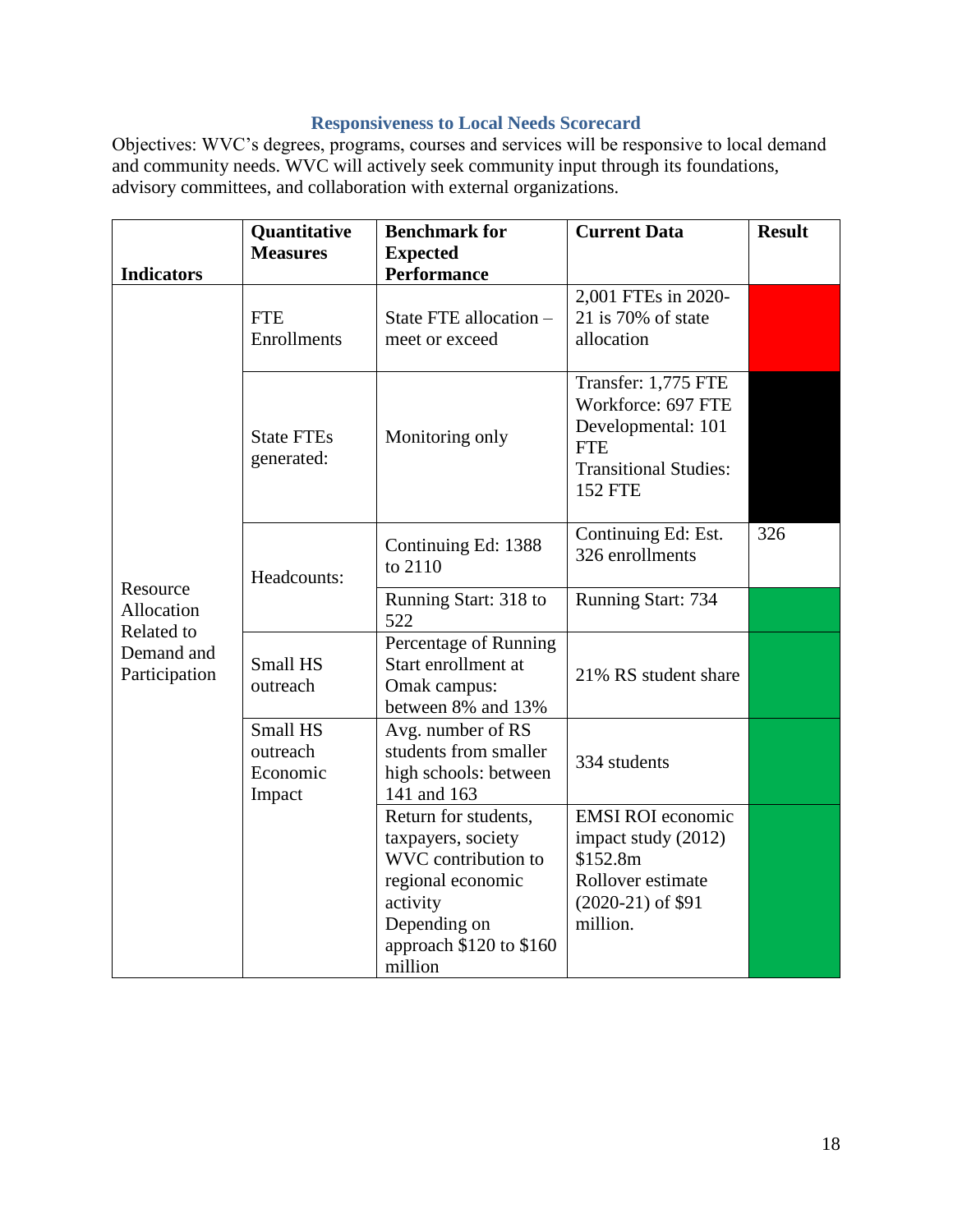| <b>Key</b><br><b>Indicator</b>                                      | <b>Measures</b>                  | <b>Benchmarks</b>                                                                                                             | 2016-17                       | 2017-18                       | 2018-19                       | 2019-20                       | 2020-21                                                             |
|---------------------------------------------------------------------|----------------------------------|-------------------------------------------------------------------------------------------------------------------------------|-------------------------------|-------------------------------|-------------------------------|-------------------------------|---------------------------------------------------------------------|
|                                                                     | <b>FTE</b><br>enrollments        | <b>State FTE</b><br>allocation<br>met or<br>exceeded                                                                          | 98% of<br>state<br>allocation | 91% of<br>state<br>allocation | 91% of<br>state<br>allocation | 89% of<br>state<br>allocation | 70% of<br>state<br>allocation                                       |
|                                                                     | Headcounts                       | Continuing<br>education<br>student<br>course<br>headcounts<br>1388 to 2110                                                    | 2367<br>enrollment<br>S       | 1528<br>enrollment<br>S       | 1599<br>enrollment<br>S       | Est. 1244<br>enrollment<br>S. | 326<br>enrollment<br>S<br>No rating<br>given due<br>to Covid-<br>19 |
|                                                                     |                                  | Running<br>Start student<br>headcounts<br>318 to 522                                                                          | 710<br>students               | 858<br>students               | 871<br>students               | 748<br>students               | 734<br>students                                                     |
| Resource<br>allocation<br>related to<br>demand and<br>participation |                                  | Percentage<br>of Running<br><b>Start</b><br>enrollment at<br>Omak<br>campus:<br>between 8%<br>and 13%                         | 18&                           | 19%                           | 23%                           | 21%                           | 21%                                                                 |
|                                                                     | Small high<br>school<br>outreach | Average.<br>number of<br>Running<br>Start<br>students<br>from smaller<br>high schools:<br>between 141<br>and 163<br>headcount | 313<br><b>Students</b>        | 372<br>students               | 396<br>students               | 364<br>students               | 334<br>students                                                     |

**Five-Year Responsiveness To Local Needs Summary**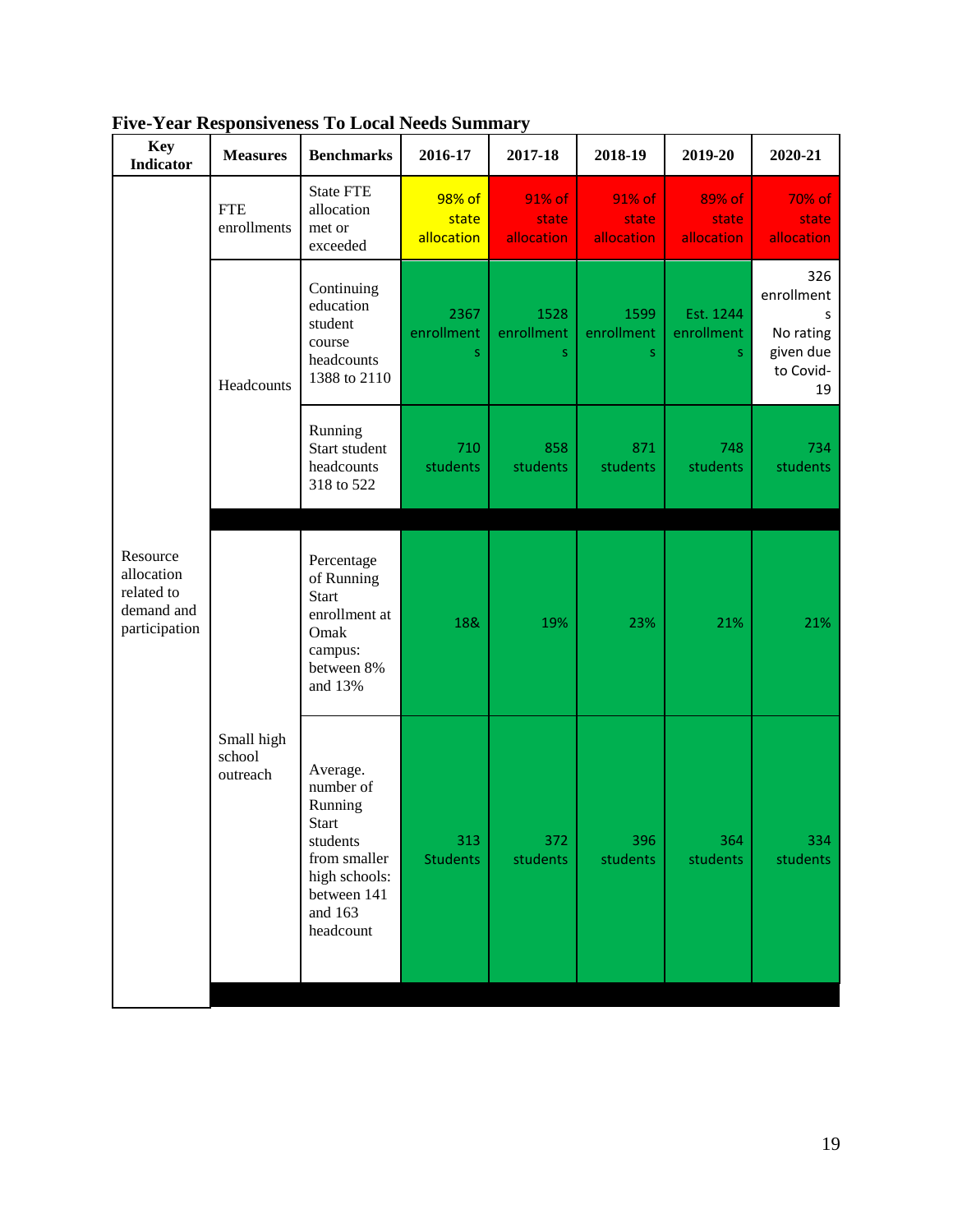| Economic<br>development | Economic<br>impact | Estimated<br>return for<br>students.<br>taxpayers,<br>society. it<br>should be<br>higher than<br>\$120 million. | <b>EMSI ROI</b><br>Study<br>\$152.8<br>Million,<br><b>Expense</b><br>rollover<br>estimate<br>\$105<br><b>Million</b> | <b>EMSI ROI</b><br>Study<br>\$152.8<br>Million,<br><b>Expense</b><br>rollover<br>estimate<br>\$106<br><b>Million</b> | <b>EMSI ROI</b><br>Study<br>\$152.8<br>Million.<br><b>Expense</b><br>rollover<br>estimate<br>\$109<br><b>Million</b> | <b>EMSI ROI</b><br>Study<br>\$152.8<br>Million,<br><b>Expense</b><br>rollover <sub>1</sub><br>estimate<br>\$106<br><b>Million</b> | <b>EMSI ROI</b><br>Study<br>\$152.8<br>Million,<br><b>Expense</b><br><i>rollover</i><br>estimate<br>\$91<br><b>Million</b> |
|-------------------------|--------------------|-----------------------------------------------------------------------------------------------------------------|----------------------------------------------------------------------------------------------------------------------|----------------------------------------------------------------------------------------------------------------------|----------------------------------------------------------------------------------------------------------------------|-----------------------------------------------------------------------------------------------------------------------------------|----------------------------------------------------------------------------------------------------------------------------|
| <b>Possible Points</b>  |                    |                                                                                                                 | 13                                                                                                                   | 12                                                                                                                   | 12                                                                                                                   | 12                                                                                                                                | 10                                                                                                                         |
| <b>Points Earned</b>    |                    |                                                                                                                 | 14                                                                                                                   | 10                                                                                                                   | 10                                                                                                                   | 8                                                                                                                                 | 8                                                                                                                          |
| <b>Percent</b>          |                    | 93%                                                                                                             | 86%                                                                                                                  | 86%                                                                                                                  | 75%                                                                                                                  | 80%                                                                                                                               |                                                                                                                            |
| <b>Percent</b>          |                    |                                                                                                                 | $A-$                                                                                                                 | B                                                                                                                    | B                                                                                                                    | C                                                                                                                                 | $B -$                                                                                                                      |

There was one Responsiveness to Local Needs indicator that was heavily impacted by the pandemic in 2020-21. Continuing education courses saw a steep decline due to the required shut down of face-to-face classes, that were not easily offered remotely, and had a student population less inclined to take non-credit courses in the pandemic shutdown. For this reason, though enrollments are reported, this indicator was not used in scoring of core theme fulfillment.

The decline in student enrollment was an area of concern for WVC prior to the pandemic. During 2020-21, it was even worse. WVC only enrolled 70% of the state-funded FTE of its allocation. In a normal year, this would have resulted in reduction of the college's allocation in coming years. However, almost all colleges saw a similar decline in enrollment. The state average FTE was 74% of the system allocation, with the colleges ranging from 54% to 89% of their allocation. Washington's technical colleges were hit the worst, none even approaching WVC's enrollment allocation percentage.

| <b>New Indicators</b> |
|-----------------------|
|                       |

| <b>Core Theme</b> | <b>Indicator</b>              | <b>Measure</b>                   |
|-------------------|-------------------------------|----------------------------------|
| Responsiveness    | 4.1 Access to education       | Percent of students              |
| to Local Needs    | through technology, outreach, | participating in instruction     |
|                   | and recruitment.              | outside traditional face-to-face |
|                   |                               | classroom.                       |
|                   |                               | Number of recruitment visits,    |
|                   |                               | outreach events or campaigns.    |
|                   | 4.2 College seeks to be       | <b>NACUBO</b> Composite          |
|                   | sustainable in its            | Financial Index rating.          |
|                   | environmental impact,         | <b>HRMCR</b> index of human      |
|                   | finances, and human capital.  | capital.                         |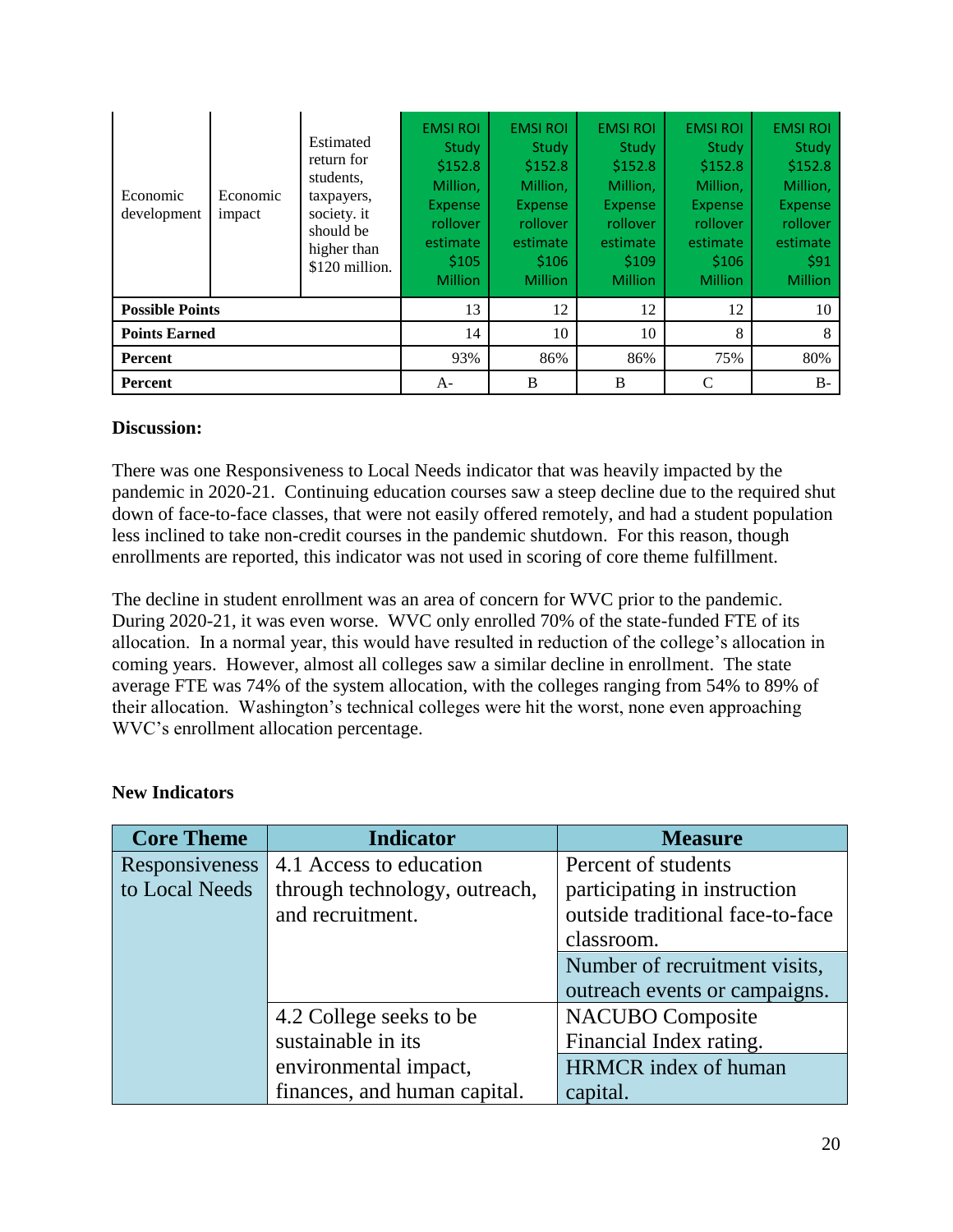|                                | Normed index of WVC's<br>environmental standing. |
|--------------------------------|--------------------------------------------------|
| 4.3 WVC seeks to provides      | Creation of a sustainability                     |
| student learning opportunities | requirement for graduation.                      |
| focused on sustainability.     | Number of certified                              |
|                                | sustainability courses.                          |
| 4.4 College engages            | Number of participants to                        |
| community through inbound      | college events.                                  |
| and outbound community         | Number of hours served by                        |
| partnerships                   | WVC staff and faculty in                         |
|                                | community.                                       |
|                                | Number of community boards                       |
|                                | staff and faculty serve on.                      |
|                                | Number of WVC community                          |
|                                | partnerships                                     |
| 4.5 Responsive curriculum that | Number of participants in                        |
| meets community needs.         | work-based and service-                          |
|                                | learning projects.                               |
|                                | Number of employers or                           |
|                                | companies involved with                          |
|                                | experiential-learning projects,                  |
|                                | cooperative education, or                        |
|                                | internships.                                     |
|                                | Number of advisory council                       |
|                                | meetings.                                        |
|                                | Number of                                        |
|                                | companies/industries                             |
|                                | represented on advisory                          |
|                                | councils.                                        |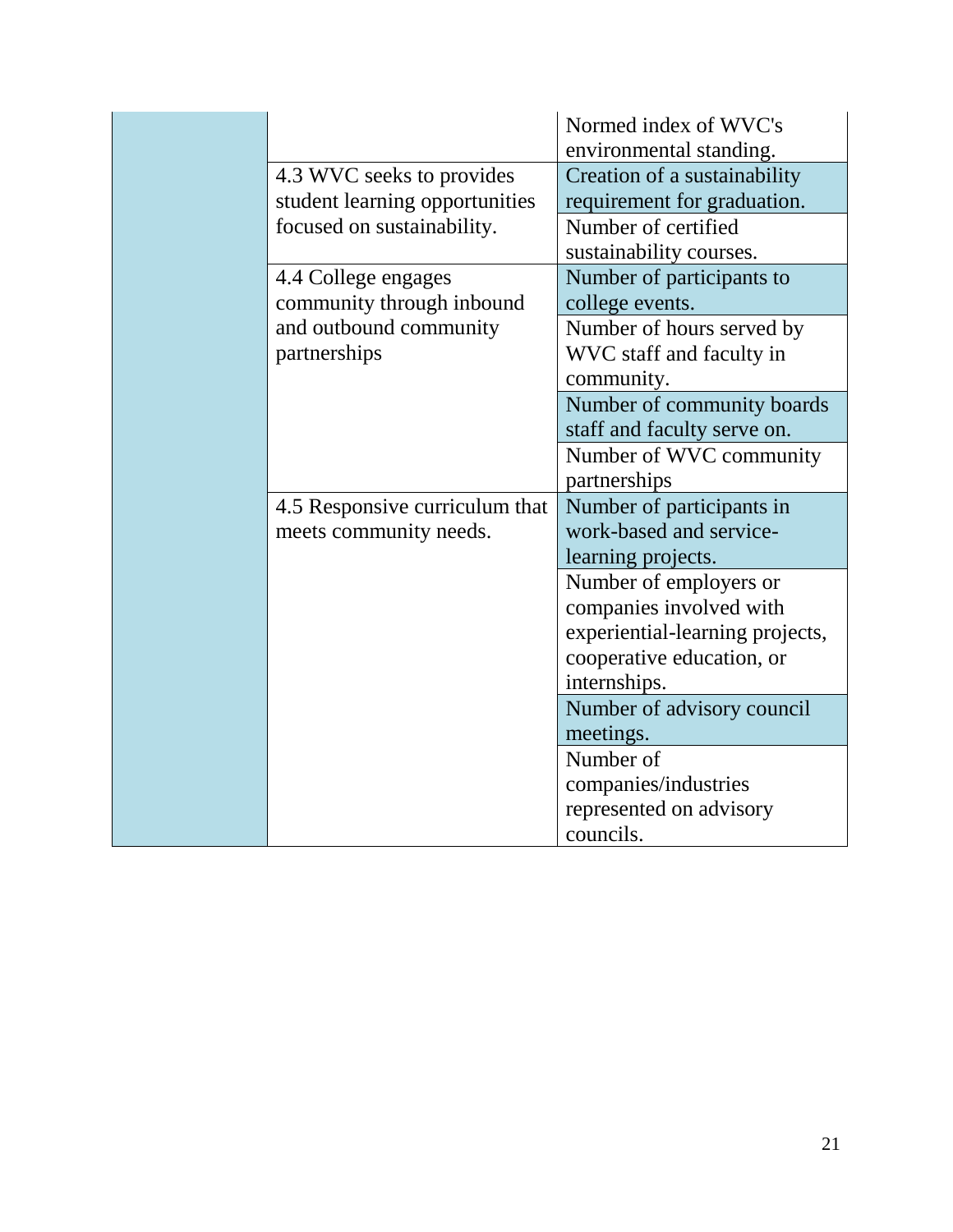# **Diversity and Cultural Enrichment Scorecard**

Objectives: Students and staff will be supported by practices and policies that create an inclusive environment for learning and work. The college community and residents of District 15 will have opportunities to experience diverse and multiculturally rich perspectives through curriculum, educational programs, and special events.

| <b>Indicators</b>        | <b>Quantitative</b><br><b>Measures</b> | <b>Benchmark for Expected</b><br><b>Performance</b>                                     | <b>Current Data</b>                                                                                                                                                                                                                                                                                     | <b>Result</b>     |  |
|--------------------------|----------------------------------------|-----------------------------------------------------------------------------------------|---------------------------------------------------------------------------------------------------------------------------------------------------------------------------------------------------------------------------------------------------------------------------------------------------------|-------------------|--|
|                          | Student and<br>staff surveys           | "Satisfactory" or better on<br>items related to inclusiveness<br>of college environment | 2020 student survey 3.56<br>average.                                                                                                                                                                                                                                                                    |                   |  |
|                          | Student,<br>faculty and                | Targets based on<br>demographics in district<br>population.                             | Fall 2020: Wenatchee and<br><b>Omak Students: Campus</b><br>numbers broken by Covid-19<br>and moving to online classes.                                                                                                                                                                                 |                   |  |
|                          | staff<br>demographic<br>S              | Faculty & staff targets based<br>on student demographics                                | Total Students of Color: 56%<br>Fall 2020 Staff: 15% Hispanic<br>1% Native American<br>Total Staff of Color: 21%                                                                                                                                                                                        |                   |  |
| Inclusive<br>Environment | Success of<br>underserved<br>groups    | Reduce achievement gaps:<br>2020-21 IPEDS completions<br>report:                        | Associate degrees - 711<br>completions: White 54%,<br>Native American 1%,<br>Hispanic 36%<br>Workforce 1-year certificate -<br>87 completions: White 43%,<br>Native American 3%,<br>Hispanic 47%<br>Workforce short certificates -<br>75 completions: White 21%,<br>Hispanic 68%, Native<br>American 7% |                   |  |
|                          |                                        | Athletics: 62 to 66<br>events/year                                                      | Athletics: 87 events                                                                                                                                                                                                                                                                                    |                   |  |
| Cultural<br>Perspectives | Events for                             | Community Engagement: 19<br>to 30 events/year                                           | Community Engagement: 5<br>events                                                                                                                                                                                                                                                                       | Due to<br>OVID-   |  |
|                          | students and<br>the<br>community       | Cultural: 8 to 23 events/year                                                           | Cultural: 4 events                                                                                                                                                                                                                                                                                      | 19 No<br>Rating   |  |
|                          |                                        | Entertainment: 6 to 15<br>events/year                                                   | Entertainment: 1 event                                                                                                                                                                                                                                                                                  | will be<br>given. |  |
|                          |                                        | Social: 5 to 15 events/year                                                             | Social: 6 events                                                                                                                                                                                                                                                                                        |                   |  |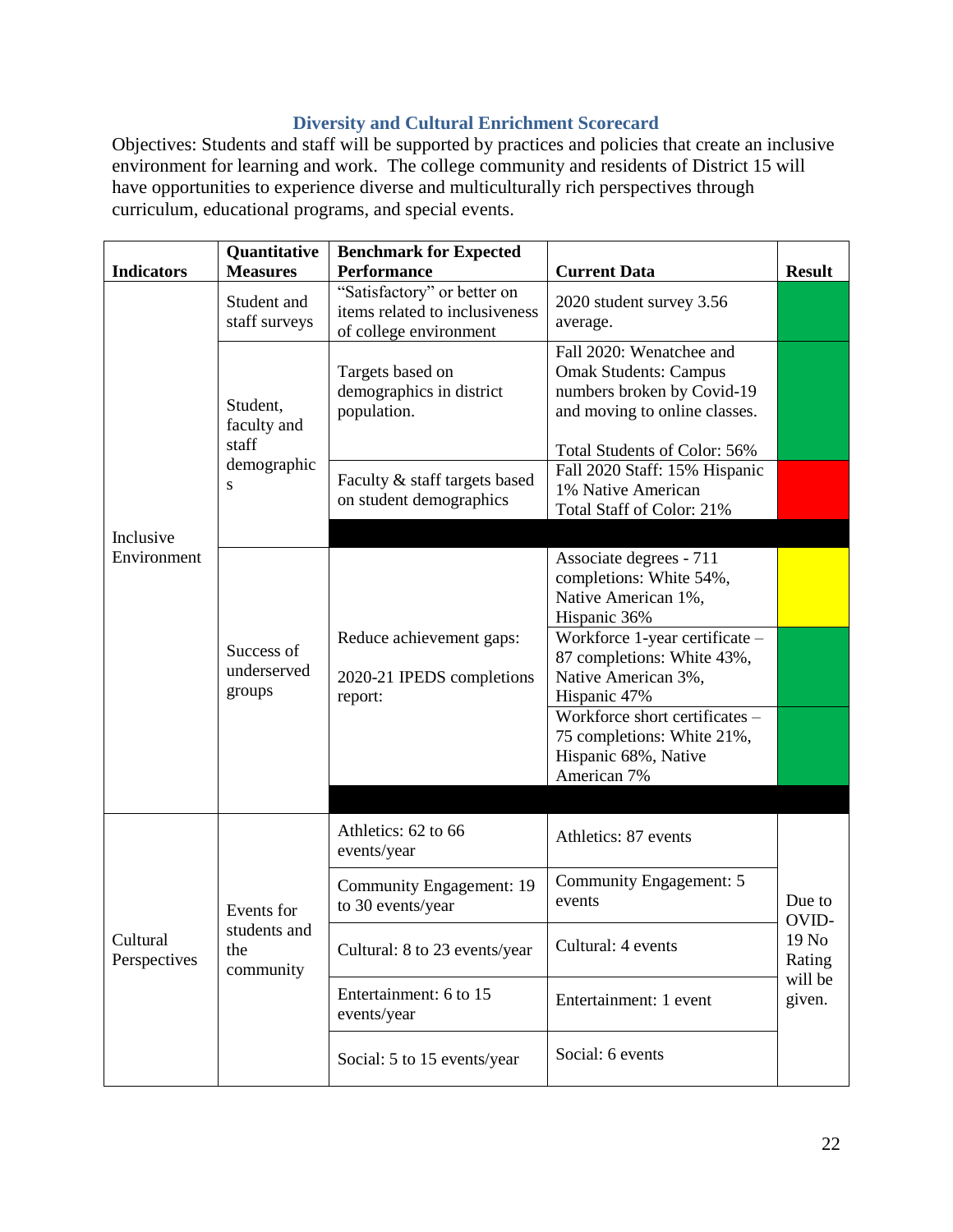|  | <b>Five-Year Diversity &amp;</b> |  |
|--|----------------------------------|--|
|--|----------------------------------|--|

| <b>Key</b><br><b>Indicator</b> | <b>Measures</b>                                                                                  | <b>Benchmark</b><br>S                                                                                | 2016-17                                                                                                                                         | 2017-18                                                                                                                                         | 2018-19                                                                                                                                         | 2019-20                                                                                                                                         | 2020-21                                                                                                                                                                             |
|--------------------------------|--------------------------------------------------------------------------------------------------|------------------------------------------------------------------------------------------------------|-------------------------------------------------------------------------------------------------------------------------------------------------|-------------------------------------------------------------------------------------------------------------------------------------------------|-------------------------------------------------------------------------------------------------------------------------------------------------|-------------------------------------------------------------------------------------------------------------------------------------------------|-------------------------------------------------------------------------------------------------------------------------------------------------------------------------------------|
|                                | Student and<br>staff<br>satisfaction<br>related to<br>inclusiveness<br>to college<br>environment | All survey<br>items have<br>average<br>rating higher<br>than $3.5$ on $5$<br>point scale             | 4.10<br>rating                                                                                                                                  | 3.46<br>rating                                                                                                                                  | 3.46<br>rating<br>2017-18<br>data                                                                                                               | 3.46<br>rating<br>2017-18<br>data                                                                                                               | 3.56<br>rating                                                                                                                                                                      |
| Inclusive<br>Environmen<br>t   | Student<br>demographic<br>s reflect<br>district<br>population                                    | Based on<br>Washington<br>Office of<br>Financial<br>Management<br>annual<br>population<br>statistics | Wenatche<br>e Campus<br>40%<br>Hispanic,<br>Omak<br>Campus<br>13%<br><b>Native</b><br>American<br>, Total<br><b>Students</b><br>of color<br>51% | Wenatche<br>e Campus<br>41%<br>Hispanic,<br>Omak<br>Campus<br>13%<br><b>Native</b><br>American<br>, Total<br><b>Students</b><br>of color<br>53% | Wenatche<br>e Campus<br>42%<br>Hispanic,<br>Omak<br>Campus<br>15%<br><b>Native</b><br>American<br>, Total<br><b>Students</b><br>of color<br>54% | Wenatche<br>e Campus<br>46%<br>Hispanic,<br>Omak<br>Campus<br>12%<br><b>Native</b><br>American<br>, Total<br><b>Students</b><br>of color<br>56% | Due to<br>Covid-<br>19%<br>tracking<br>student by<br>campus<br>was not<br>available,<br><b>as</b><br>students<br>took<br>courses<br>remotely.<br><b>Students</b><br>of color<br>56% |
|                                | Faculty &<br>Staff<br>demographic<br>s mirror those<br>of WVC<br>students                        | Based on<br>WVC human<br>resource data                                                               | <b>Staff 15%</b><br>Hispanic,<br>1%<br><b>Native</b><br><b>American</b><br>, Total<br><b>Staff of</b><br>Color<br>20%                           | <b>Staff 15%</b><br>Hispanic,<br>1%<br><b>Native</b><br><b>American</b><br>, Total<br><b>Staff of</b><br>Color<br>17%                           | <b>Staff 14%</b><br>Hispanic,<br>$1\%$<br><b>Native</b><br><b>American</b><br>, Total<br><b>Staff of</b><br>Color<br>19%                        | <b>Staff 14%</b><br>Hispanic,<br>1%<br><b>Native</b><br><b>American</b><br>, Total<br><b>Staff of</b><br>Color<br>20%                           | <b>Staff 20%</b><br>Hispanic,<br>1%<br><b>Native</b><br>American<br>, Total<br><b>Staff of</b><br>Color<br>24%                                                                      |
|                                | Reduce<br>racial/ethnic<br>achievement<br>gaps as based<br>in IPEDS<br>completions               | Completion<br>of associates<br>between<br>groups<br>statistically<br>equivalent                      | For<br><b>Associate</b><br>s Degrees<br>- White<br>59%,<br><b>Native</b><br><b>American</b><br>$3\%$ ,<br><b>Hispanic</b><br>28%                | For<br><b>Associate</b><br>s Degrees<br><b>White</b><br>54%,<br><b>Native</b><br>American<br>3%,<br><b>Hispanic</b><br>27%                      | For<br>Associate<br>s Degrees<br>White<br>53%,<br><b>Native</b><br>American<br>$3\%$ ,<br>Hispanic<br>34%                                       | For<br>Associate<br>s Degrees<br>White<br>$52\%$ ,<br><b>Native</b><br>American<br>$2\%$ ,<br>Hispanic<br><b>31%</b>                            | <b>Associat</b><br>e degrees<br>White<br>54%,<br><b>Native</b><br>America<br>n 1%,<br>Hispanic<br>36%                                                                               |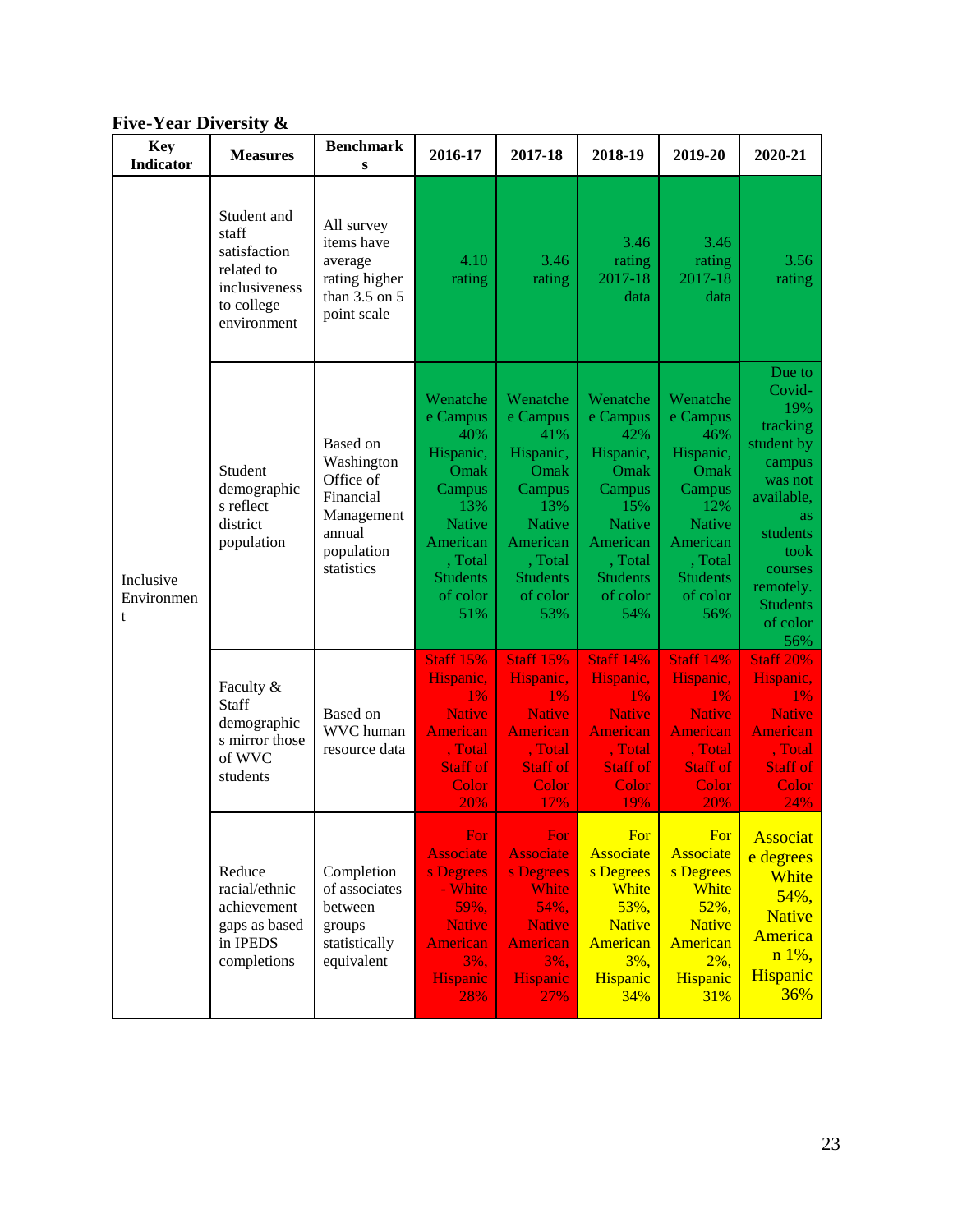|                          |                                         | Completions<br>of one-year<br>workface<br>certificates<br>between<br>groups<br>statistically<br>equivalent.   | For $1-$<br>year<br>Certificat<br>es White<br>53%,<br><b>Native</b><br>American<br>$2\%$ ,<br>Hispanic<br>37%   | For $1-$<br>year<br>Certificat<br>es White<br>44%,<br><b>Native</b><br>American<br>$2\%$ ,<br>Hispanic<br>40%   | For $1-$<br>year<br>Certificat<br>es White<br>$44%$ .<br><b>Native</b><br>American<br>$2\%$ ,<br>Hispanic<br>40% | For $1-$<br>year<br>Certificat<br>es White<br>50%,<br><b>Native</b><br>American<br>$1\%$ ,<br>Hispanic<br>31%   | For $1-$<br>year<br>certificat<br>es White<br>43%.<br><b>Native</b><br>America<br>n 3%,<br>Hispanic<br>47% |
|--------------------------|-----------------------------------------|---------------------------------------------------------------------------------------------------------------|-----------------------------------------------------------------------------------------------------------------|-----------------------------------------------------------------------------------------------------------------|------------------------------------------------------------------------------------------------------------------|-----------------------------------------------------------------------------------------------------------------|------------------------------------------------------------------------------------------------------------|
|                          |                                         | Completions<br>of short-term<br>workface<br>certificates<br>between<br>groups<br>statistically<br>equivalent. | For short-<br>term<br>certificate<br>s White<br>23%,<br><b>Native</b><br>American<br>$2\%$ ,<br>Hispanic<br>72% | For short-<br>term<br>certificate<br>s White<br>24%,<br><b>Native</b><br>American<br>$2\%$ ,<br>Hispanic<br>61% | For short-<br>term<br>certificate<br>s White<br>35%,<br><b>Native</b><br>American<br>$2\%$ ,<br>Hispanic<br>54%  | For short-<br>term<br>certificate<br>s White<br>18%,<br><b>Native</b><br>American<br>$1\%$ ,<br>Hispanic<br>81% | <b>Short</b><br>certificat<br>es:<br>White<br>21%,<br>Hispanic<br>68%,<br><b>Native</b><br>America<br>n 7% |
| Cultural<br>Perspectives | Events for<br>students and<br>community | WVC will<br>host at least<br>125 events<br>per year                                                           | 139<br>events                                                                                                   | 214<br>events                                                                                                   | 328<br>events                                                                                                    | 216<br>events                                                                                                   | 104<br>events<br>No rating<br>given due<br>to Covid-<br>19                                                 |
| <b>Possible Points</b>   |                                         |                                                                                                               | 16                                                                                                              | 16                                                                                                              | 14                                                                                                               | 14                                                                                                              | 12                                                                                                         |
| <b>Points Earned</b>     |                                         |                                                                                                               | 11                                                                                                              | 11                                                                                                              | 10                                                                                                               | 10                                                                                                              | 9                                                                                                          |
| <b>Percent</b>           |                                         |                                                                                                               | 69%                                                                                                             | 69%                                                                                                             | 71%                                                                                                              | 71%                                                                                                             | 75%                                                                                                        |
| Grade                    |                                         |                                                                                                               | $D+$                                                                                                            | $D+$                                                                                                            | $C -$                                                                                                            | $C -$                                                                                                           | $\mathcal{C}$                                                                                              |

There was one indicator for the Diversity  $&$  Cultural Enrichment indicators that saw improvement, moving from a yellow status to a green status (2-points). The percentage of Native American and Latinx students earning a 1-year certificate improved significantly. In the case of Latinx students, there was a 16% gain in the number of those receiving one-year certificates.

However, at the associate degree level, completions were still disproportionally achieved by white students. When looking at overall completion rates, like those measured in national data, WVC appears to have strong outcomes for Latinx students, with a college-wide completion rate of 35% and a Latinx completion rate of 33%. However, these indicator data show there is a real gap in diversity of students receiving degrees as compared to certificates.

Matching faculty and staff ethnicity and race to student and community distribution continues to be an area where WVC struggles to move from a red indicator. Especially for faculty, which poses a number of challenges. Below are the employee types broken down by ethnicity.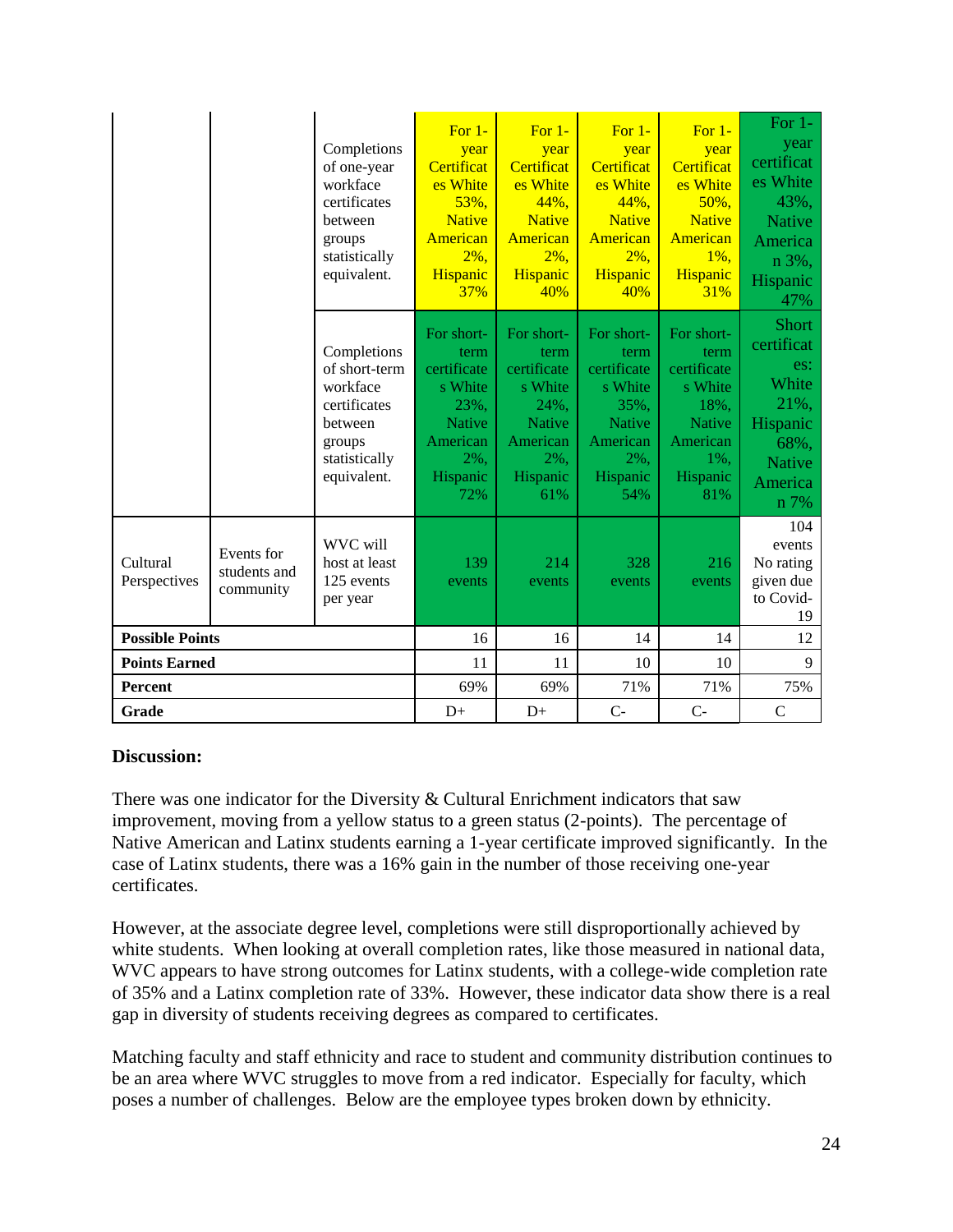| <b>Administration</b>    | Latinx                           | 3            | 17.6% |  |  |
|--------------------------|----------------------------------|--------------|-------|--|--|
|                          | White                            | 14           | 82.4% |  |  |
|                          |                                  |              |       |  |  |
|                          | <b>Asian</b>                     | 4            | 5.7%  |  |  |
|                          | <b>Black</b>                     | 1            | 1.4%  |  |  |
| <b>Classified</b>        | <b>Latinx</b>                    | 13           | 18.6% |  |  |
|                          | White                            | 52           | 74.3% |  |  |
|                          |                                  |              |       |  |  |
| <b>Exempt</b>            | <b>Latinx</b>                    | 16           | 36.4% |  |  |
|                          | White                            | 28           | 63.6% |  |  |
|                          |                                  |              |       |  |  |
|                          | <b>Native</b><br>American        | 1            | 1.1%  |  |  |
|                          | Asian                            | 5            | 5.5%  |  |  |
| <b>Full-Time Faculty</b> | <b>Black</b>                     | 1            | 1.1%  |  |  |
|                          | Latinx                           | 8            | 8.8%  |  |  |
|                          | White                            | 76           | 83.5% |  |  |
|                          |                                  |              |       |  |  |
|                          | <b>Native</b><br><b>American</b> | $\mathbf{1}$ | 0.8%  |  |  |
|                          | <b>Asian</b>                     | 3            | 2.4%  |  |  |

|                          | American     |     | <b>0.000</b> |
|--------------------------|--------------|-----|--------------|
| <b>Part-Time Faculty</b> | Asian        |     | 2.4%         |
|                          | <b>Black</b> |     | 3.9%         |
|                          | Latinx       | 10  | 7.9%         |
|                          | White        | 108 | 85.0%        |

Completion rates will be part of the new Educational Achievement indicators. Measures will include more disaggregation to identify gaps.

Further, WVC will be conducting an equity evaluation in the 2021-22 academic year. This will include a second round of the PACE survey and administration of a new CCSSE survey aimed at measuring student views on diversity, equity, and inclusion. Next year's Mission Fulfillment and Core Theme Indicator Report will be able to include these data for the college's consideration.

## **New Indicators**

| <b>Core</b>  |                                 | <b>Measure</b>                    |
|--------------|---------------------------------|-----------------------------------|
| <b>Theme</b> | <b>Indicator</b>                |                                   |
| Diversity    | 5.1 Diverse students, staff and | Average response of the student   |
| & Cultural   | faculty feel welcome, included  | climate assessment is a 3.5 or    |
| Enrichment   | and are successful on WVC       | higher on a five-point scale.     |
|              | campuses.                       | Average responses of the faculty  |
|              |                                 | and staff climate assessment is a |